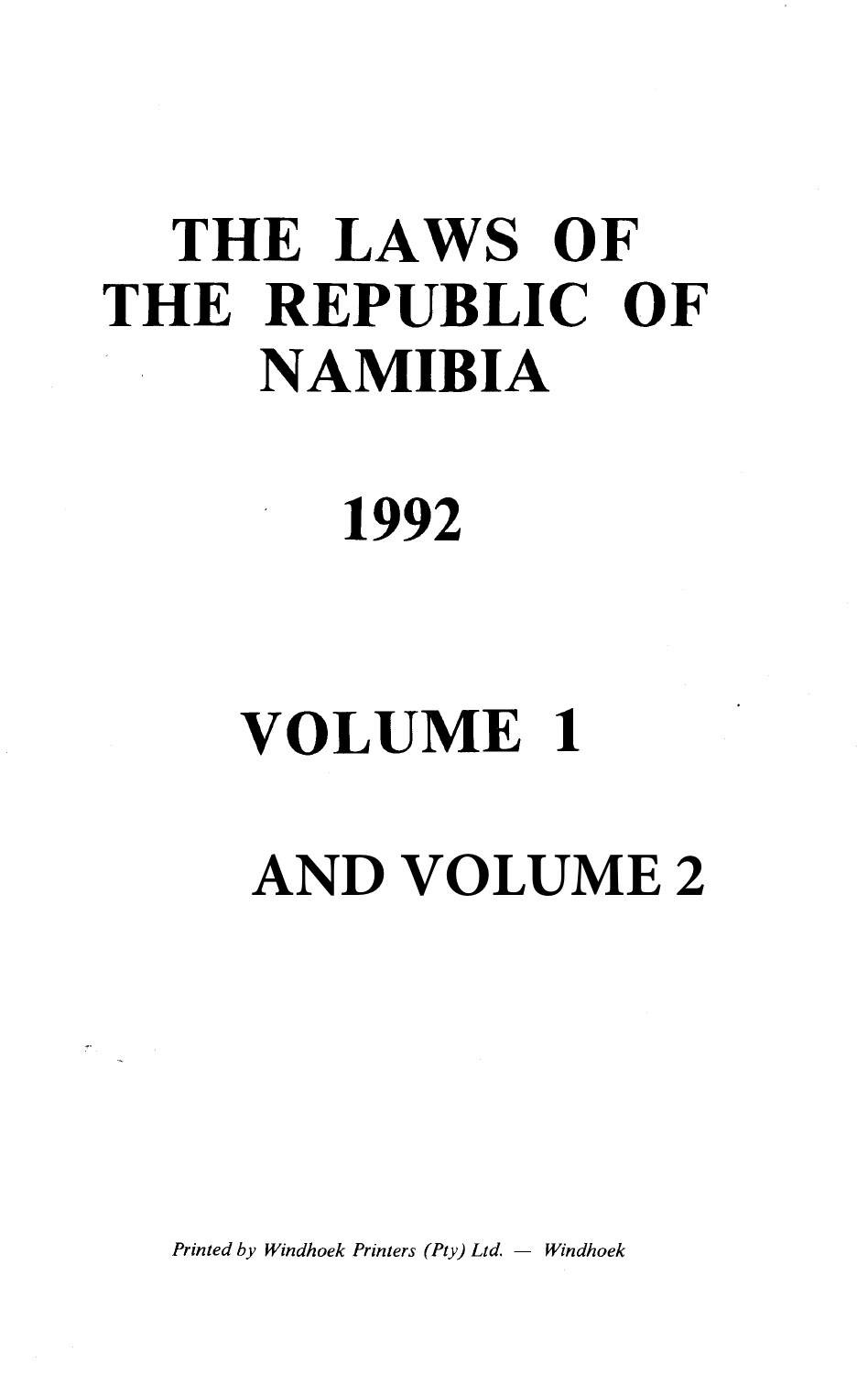## **CONTENTS**

#### 1. Complete index of-

 $\sim 10^7$ 

|  | $\tau$ |
|--|--------|
|  | 13.    |

#### 2. Acts of the National Assembly - The Yellow dividing page

3

 $\sim$ 

Page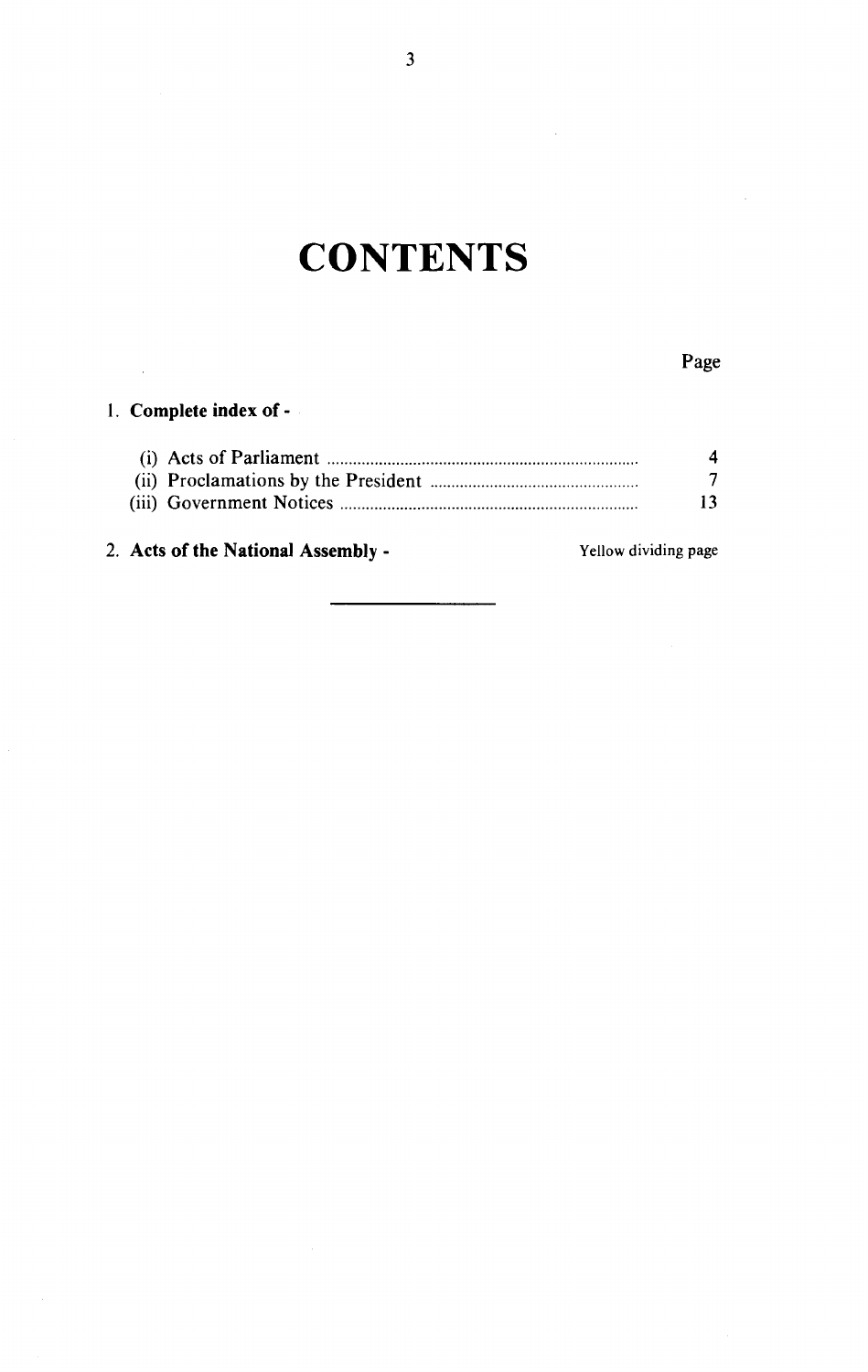## **COMPLETE INDEX**

## **OF THE LAWS OF THE REPUBLIC OF NAMIBIA 1992 VOLUME I AND VOLUME II**

### **ACTS**

#### **NUMERICAL**

Government

| No.      | Title                                                             | Gazette<br>No. |
|----------|-------------------------------------------------------------------|----------------|
| Volume 1 |                                                                   |                |
|          | 1 of 1992: New Era Publication Corporation Act, 1992              | 377            |
|          |                                                                   | 379            |
|          |                                                                   | 382            |
|          | 4 of 1992: Namibian Communications Commission Act, 1992           | 384            |
|          |                                                                   | 386            |
|          |                                                                   | 388            |
|          |                                                                   | 391            |
|          | 8 of 1992: Building Societies Amendment Act, 1992                 | 392            |
|          | 9 of 1992: Civil Aviation Offences Amendment Act, 1992            | 394            |
|          |                                                                   | 395            |
|          | 11 of 1992: Architects' and Quantity Surveyors' Amendment Act,    | 420            |
|          |                                                                   | 421            |
|          | 13 of 1992: Assistance Fund of South West Africa Repeal Act, 1992 | 429            |
|          | 14 of 1992: Carriage By Air Amendment Act, 1992                   | 430            |
|          | 15 of 1992: Agricultural Bank Matters Amendment Act, 1992         | 434            |
|          |                                                                   | 445            |
|          | 17 of 1992: Posts and Telecommunications Companies Establish-     | 447            |
|          |                                                                   | 460            |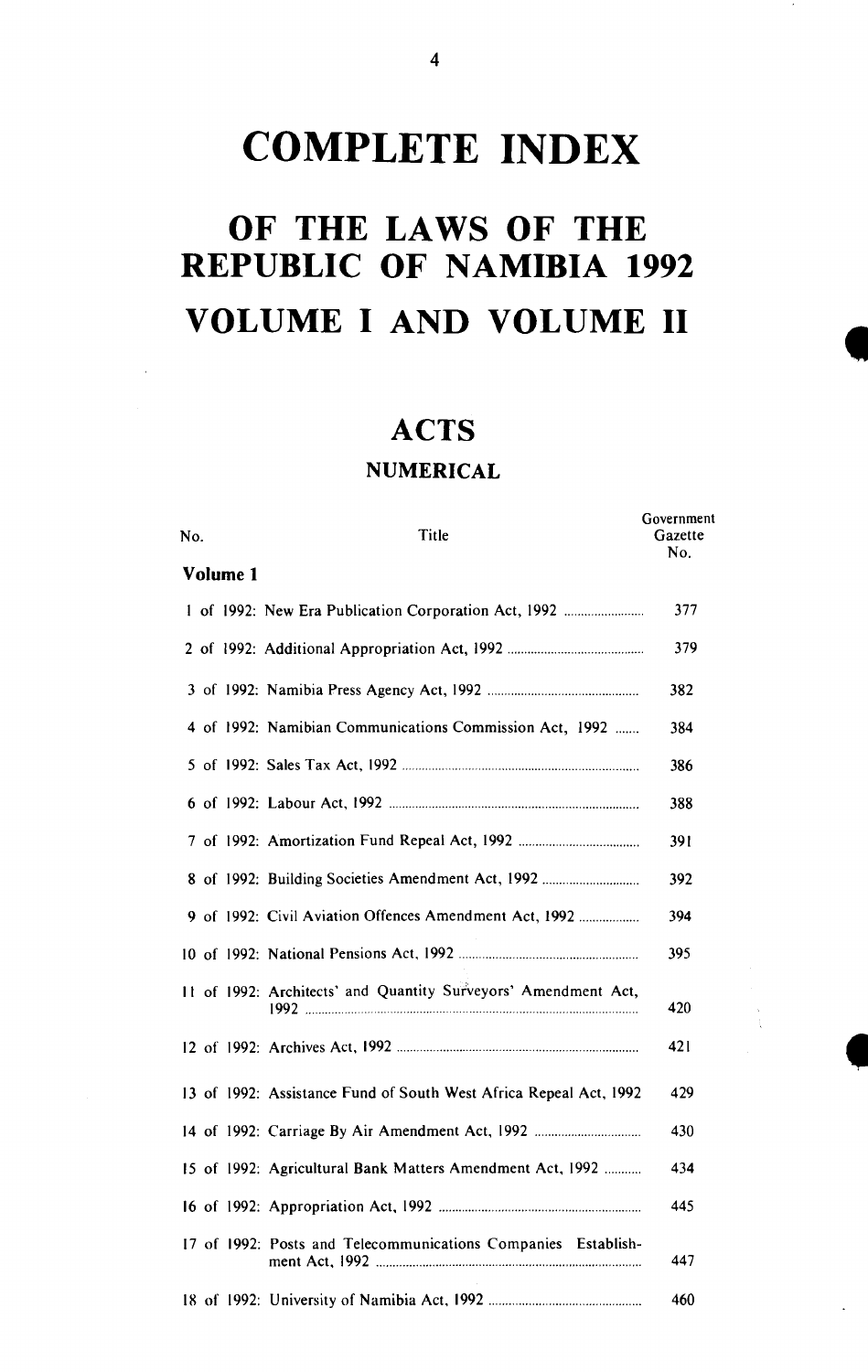| No. |          | Title                                                          | Government<br>Gazette<br>No. |
|-----|----------|----------------------------------------------------------------|------------------------------|
|     |          | 19 of 1992: Posts and Telecommunications Act, 1992             | 464                          |
|     |          |                                                                | 465                          |
|     |          |                                                                | 466                          |
|     | Volume 2 |                                                                |                              |
|     |          |                                                                | 469                          |
|     |          |                                                                | 470                          |
|     |          |                                                                | 471                          |
|     |          |                                                                | 487                          |
|     |          | 26 of 1992: Stock Exchanges Control Amendment Act, 1992        | 488                          |
|     |          | 27 of 1992: Petroleum Matters (Amendment and Validation) Act,  | 489                          |
|     |          | 28 of 1992: Townships and Division of Land Amendment Act, 1992 | 490                          |
|     |          |                                                                | 493                          |
|     |          |                                                                | 561                          |
|     |          |                                                                | 562                          |
|     |          | 32 of 1992: Development Brigade Corporation Act, 1992          | 563                          |
|     |          | 33 of 1992: Minerals (Prospecting and Mining) Act, 1992        | 564                          |

## **ACTS ALPHABETICAL**

| No. | Title                                                               | Government<br>Gazette<br>No. |
|-----|---------------------------------------------------------------------|------------------------------|
|     |                                                                     | 379                          |
|     | 15 of 1992: Agricultural Bank Matters Amendment Act, 1992           | 434                          |
|     |                                                                     | 465                          |
|     |                                                                     | 391                          |
|     |                                                                     | 445                          |
|     | 11 of 1992: Architects' and Quantity Surveyors' Amendment Act, 1992 | 420                          |
|     |                                                                     | 421                          |

5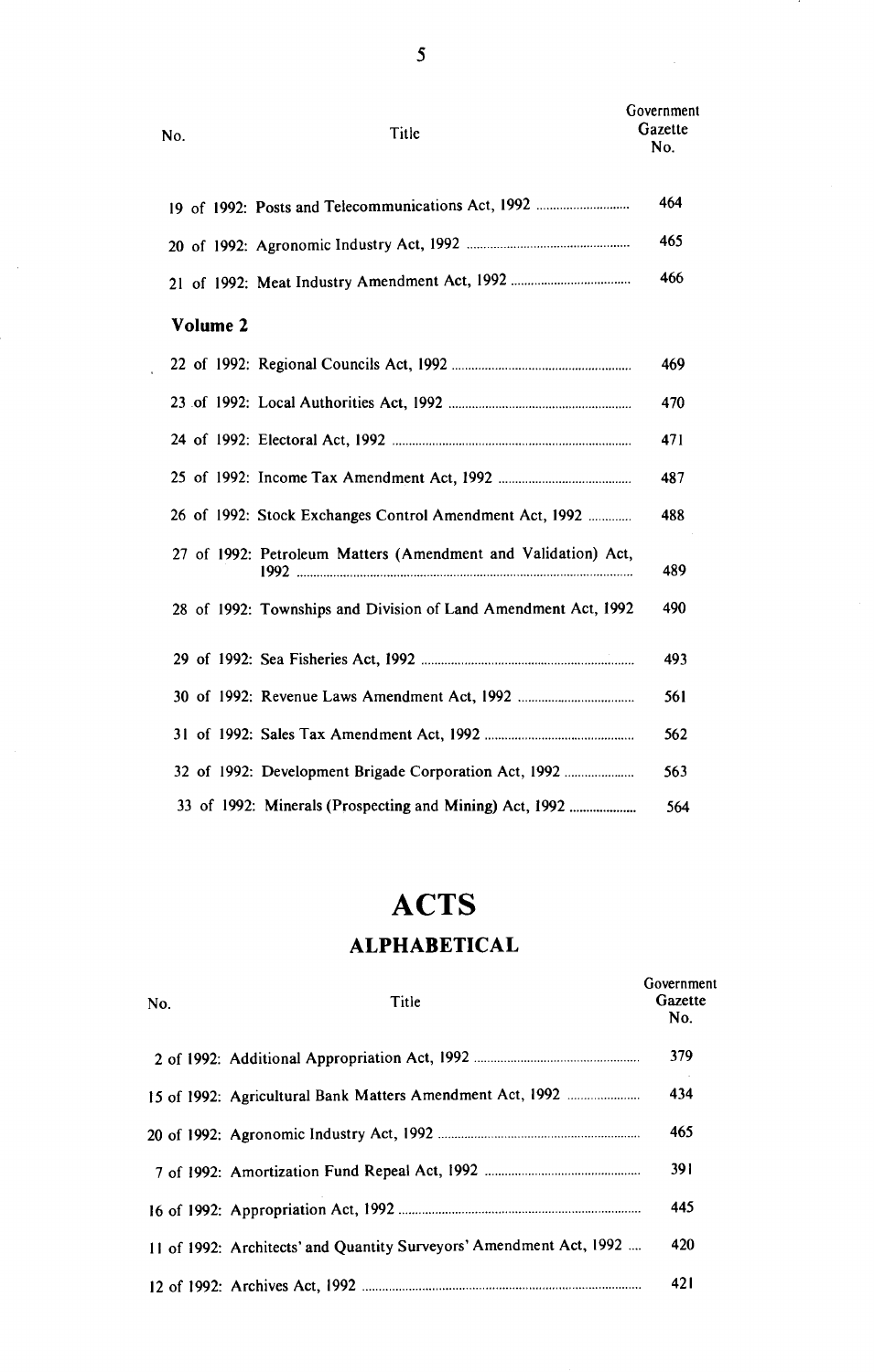| No. | Title                                                                 | Government<br>Gazette<br>No. |
|-----|-----------------------------------------------------------------------|------------------------------|
|     | 13 of 1992: Assistance Fund of South West Africa Repeal Act, 1992     | 429                          |
|     |                                                                       | 392                          |
|     |                                                                       | 430                          |
|     |                                                                       | 394                          |
|     |                                                                       | 563                          |
|     |                                                                       | 471                          |
|     |                                                                       | 487                          |
|     |                                                                       | 388                          |
|     |                                                                       | 470                          |
|     |                                                                       | 466                          |
|     |                                                                       | 564                          |
|     | 4 of 1992: Namibian Communications Commission Act, 1992               | 384                          |
|     |                                                                       | 382                          |
|     |                                                                       | 395                          |
|     |                                                                       | 377                          |
|     | 27 of 1992: Petroleum Matters (Amendment and Validation) Act, 1992    | 489                          |
|     |                                                                       | 464                          |
|     | 17 of 1992: Posts and Telecommunications Companies Establishment Act, | 447                          |
|     |                                                                       | 469                          |
|     |                                                                       | 561                          |
|     |                                                                       | 386                          |
|     |                                                                       | 562                          |
|     |                                                                       | 493                          |
|     | 26 of 1992: Stock Exchanges Control Amendment Act, 1992               | 488                          |
|     | 28 of 1992: Townships and Division of Land Amendment Act, 1992        | 490                          |
|     |                                                                       | 460                          |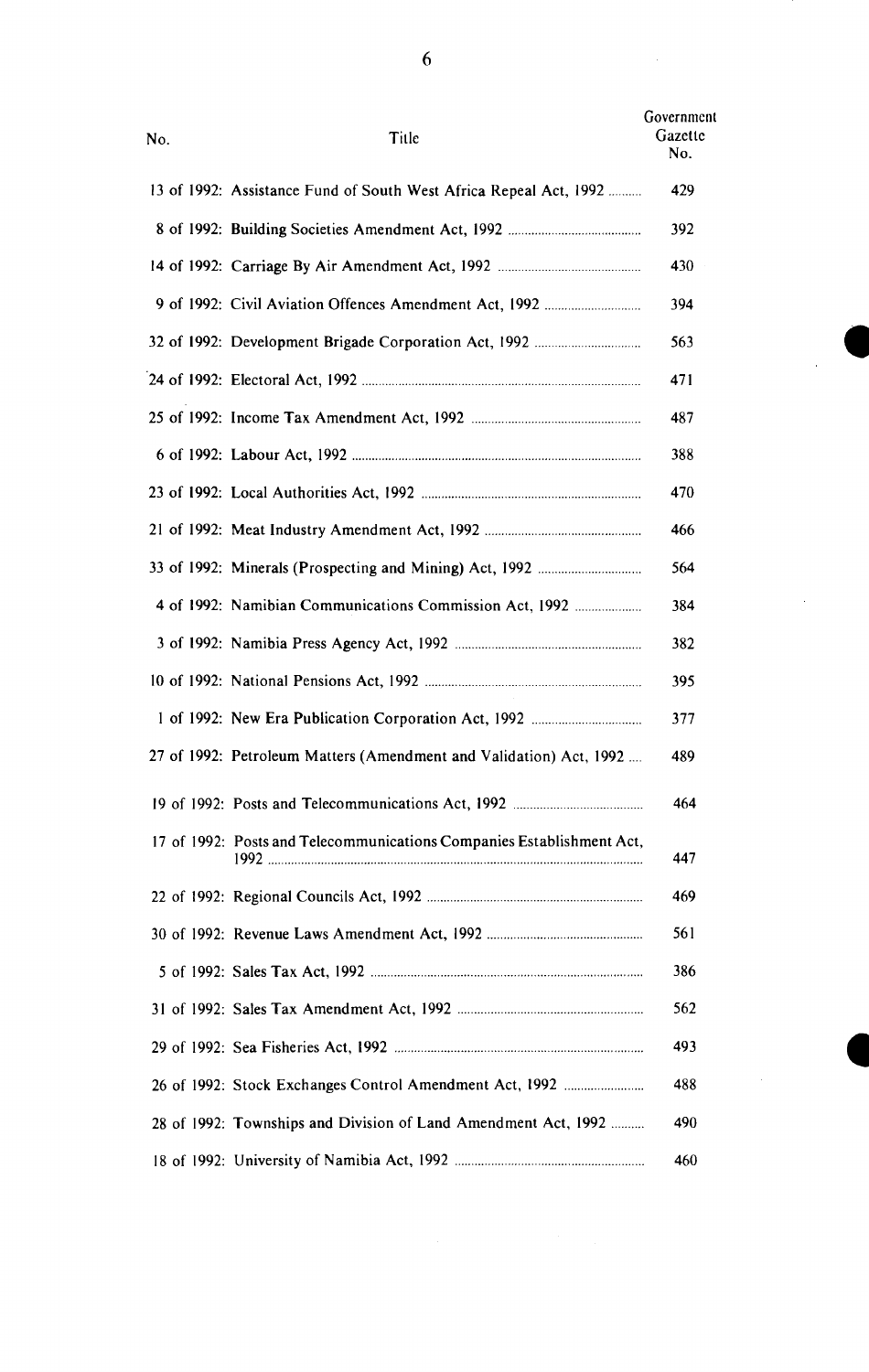## **PROCLAMATIONS NUMERICAL**

| No.            | Title                                                                                                                         | Government<br>Gazette<br>No. |
|----------------|-------------------------------------------------------------------------------------------------------------------------------|------------------------------|
| 1              | Commencement of Agricultural Bank Amendment Act,                                                                              | 344                          |
| $\overline{2}$ | Declaration of Okuryangava (Extension 3) to be an approved                                                                    | 355                          |
| 3              | Commencement of the Admission of Advocates Amendment                                                                          | 365                          |
| 4              | Commencement of the Attorneys Amendment Act, 1991 (Act                                                                        | 365                          |
| 5              | Assignment of the administration of the provisions of the State<br>Repudiation Act, 1991 (Act 32 of 1991) and the coming into | 366                          |
| 6              | Establishment of the boundaries of regions and Local Autho-                                                                   | 368                          |
| 7              | Declaration of Okuryangava to be an approved township                                                                         | 380                          |
| 8              | Declaration of Rocky Crest to be an approved township                                                                         | 380                          |
| 9              |                                                                                                                               | 383                          |
| 10             | Town Planning Ordinance, 1954: Tsumeb Amendment Scheme                                                                        | 397                          |
| $\mathbf{1}$   | Town Planning Ordinance, 1954: Henties Bay Amendment                                                                          | 397                          |
| 12             | Town Planning Ordinance, 1954: Outjo Town Planning                                                                            | 397                          |
| 13             | Town Planning Ordinance, 1954: Keetmanshoop Town Plan-                                                                        | 397                          |
| 4              | Town Planning Ordinance, 1954: Windhoek Amendment                                                                             | 410                          |
| 15             | Town Planning Ordinance, 1954: Windhoek Town Planning                                                                         | 410                          |
| 16             | Appointment of Ombudsman under Article 90 of the Namibian                                                                     | 415                          |
| 17             | Announcement in terms of Article 32(8) of the Namibian Con-                                                                   | 425                          |
| 18             | Announcement in terms of Article 32(8) of the Namibian Con-<br>stitution of the appointment of the members of the Security    | 432                          |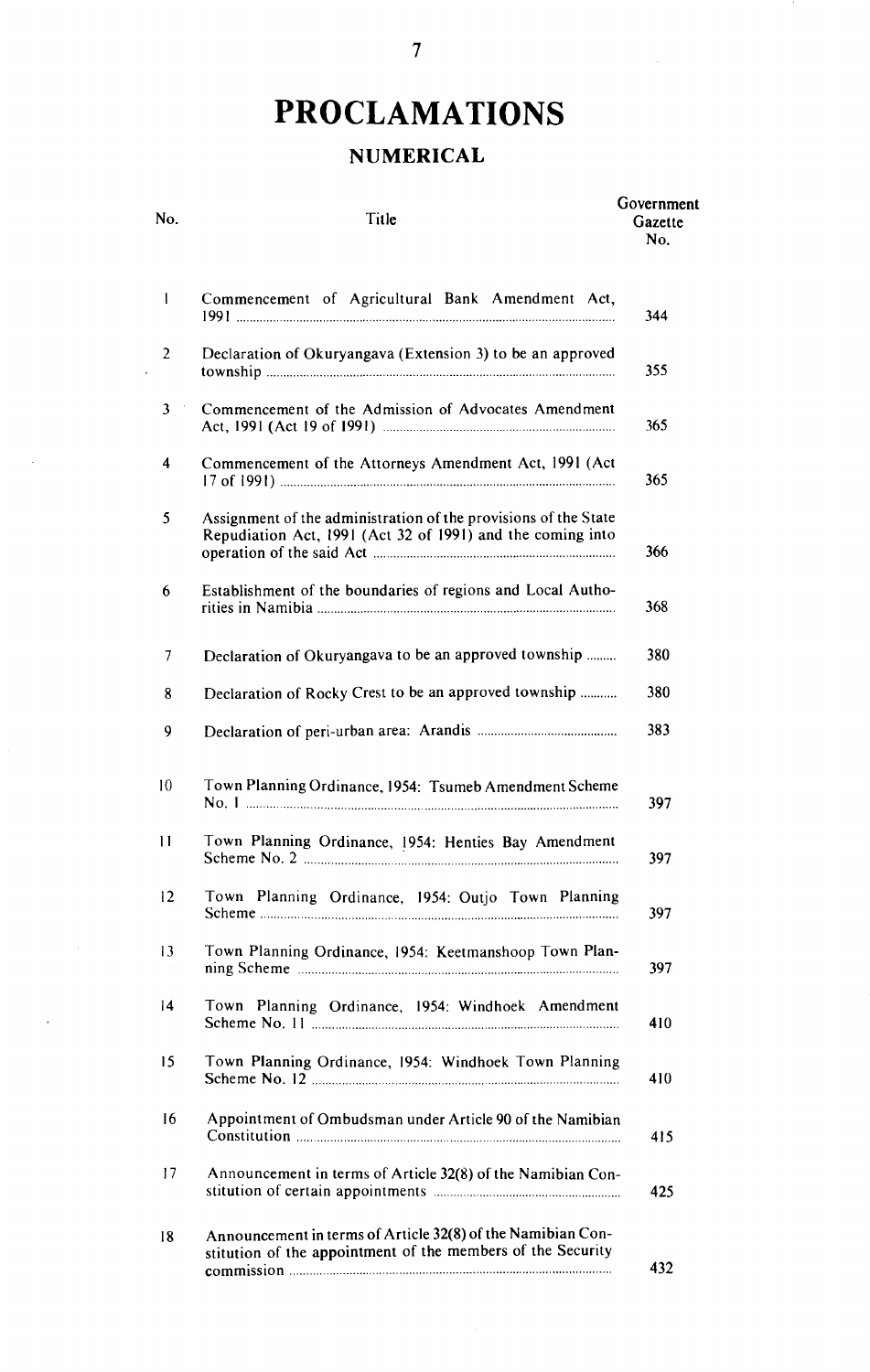| No. | Title                                                                                                                | Government<br>Gazette<br>No. |
|-----|----------------------------------------------------------------------------------------------------------------------|------------------------------|
| 19  | Commencement of the Foreign Investment Act, 1990 (Act 27                                                             | 433                          |
| 20  | Amendment of Proclamation 6 of 1992: Establishment of the<br>Boundaries of Regions and Local Authorities in Namibia  | 436                          |
| 21  | Commencement of Law Reform and Development Commission                                                                | 439                          |
| 22  | Declaration of Gobabis (Extension 7) to be an approved town-                                                         | 454                          |
| 23  | Township of Klein Windhoek: Extension of boundaries                                                                  | 457                          |
| 24  | Commencement of the Namibian Communications Commis-                                                                  | 458                          |
| 25  | Establishment of the boundaries of constituencies in Namibia                                                         | 473                          |
| 26  | Removal of Brakwater from the operation of the Peri-Urban<br>Development Board Ordinance, 1970, and extension of the | 479                          |
| 27  | Establishment of certain areas as the areas of Local Autho-                                                          | 479                          |
| 28  | Establishment of certain areas as the areas of Local Authori-                                                        | 479                          |
| 29  | Determination of period for first general registration of voters<br>in terms of Electoral Act, 1992 (Act 24 of 1992) | 485                          |
| 30  | Declaration of Karasburg (Extension 1) to be an approved                                                             | 495                          |
| 31  | Wanaheda (Extension 1): Extension of boundaries                                                                      | 495                          |
| 32  |                                                                                                                      | 495                          |
| 33  | Commencement of the Agronomic Industry Act, 1992                                                                     | 496                          |
| 34  | Amendment of Proclamation 33 of 1991: Declaration of Klein<br>Windhoek (Extension 5) to be an approved township      | 499                          |
| 35  | Declaration of Okuryangava (Extension 4) to be an approved                                                           | 499                          |
| 36  | Declaration of Okuryangava (Extension 5) to be an approved                                                           | 499                          |
| 37  | Amendment of Proclamation 25 of 1991: Okahandja (Exten-                                                              | 499                          |
| 38  | Determination of date of elections for Local Authority Councils                                                      | 502                          |
| 39  | Determination of date of elections for Regional Councils in                                                          | 502                          |

t

J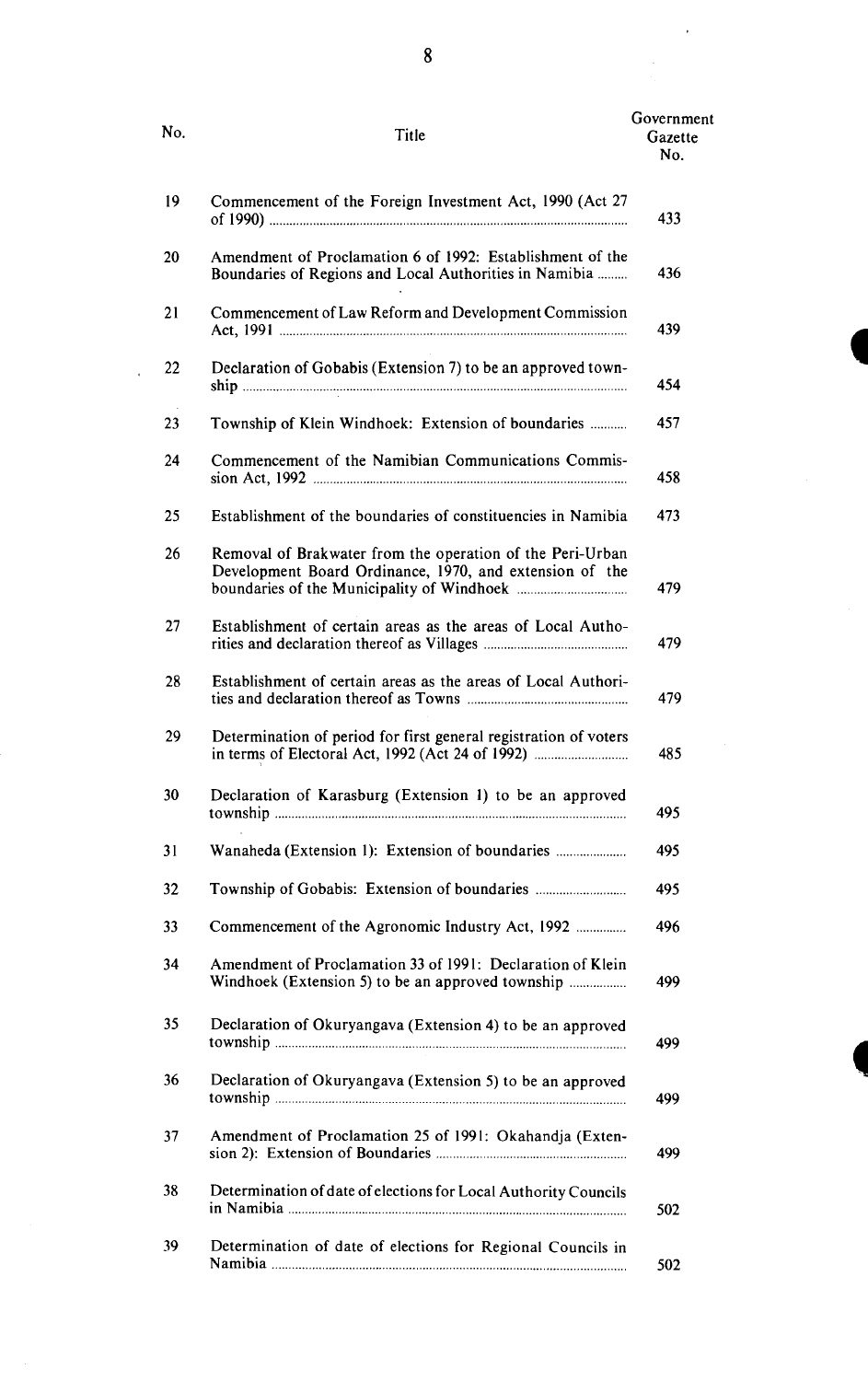| No. | Title                                                                                                                                                                                    | Government<br>Gazette<br>No. |
|-----|------------------------------------------------------------------------------------------------------------------------------------------------------------------------------------------|------------------------------|
| 40  | General election for regional councils: Determination of days<br>and places for submission of nomination of candidates and                                                               | 505                          |
| 41  | General election for local authority councils: Determination<br>of days and places for submission of party lists and polling                                                             | 505                          |
| 42  | Amendment of Proclamation 25 of 1992: Establishment of                                                                                                                                   | 506                          |
| 43  | Extension of period for first general registration of voters:                                                                                                                            | 508                          |
| 44  | Announcement in terms of article 32(8) of the Namibian Con-<br>stitution of appointment of members of Electoral Commission<br>and Director of Elections in terms of Electoral Act, 1992  | 509                          |
| 45  | Town Planning Ordinance, 1954: Grootfontein Amendment                                                                                                                                    | 522                          |
| 46  | Sea Fisheries Act, 1992: Date of Commencement                                                                                                                                            | 556                          |
| 47  | Determination of northern limit of Namibian waters: Sea                                                                                                                                  | 557                          |
| 48  | Determination of date of election for Local Authority Council                                                                                                                            | 558                          |
| 49  | Electoral Act, 1992: General election for Local Authority<br>Council for Aroab: Determination of day and place for submis-                                                               | 558                          |
| 50  | Regional Councils: Determination of date of by-election for<br>Keetmanshoop rural constituency and Olukonda consti-                                                                      | 559                          |
| 51  | Electoral Act, 1992: By-elections for Regional Councils:<br>Keetmanshoop rural constituency and Olukonda constituency:<br>Determination of days and places for submission of nominations | 559                          |

## **PROCLAMATIONS**

### **ALPHABETICAL**

| No. | Title                                                           | Government<br>Gazette<br>No. |
|-----|-----------------------------------------------------------------|------------------------------|
| 34  | Amendment of Proclamation 33 of 1991: Declaration of Klein      | 499                          |
| 20  | Amendment of Proclamation 6 of 1992: Establishment of the Boun- | 436                          |

9

 $\bar{z}$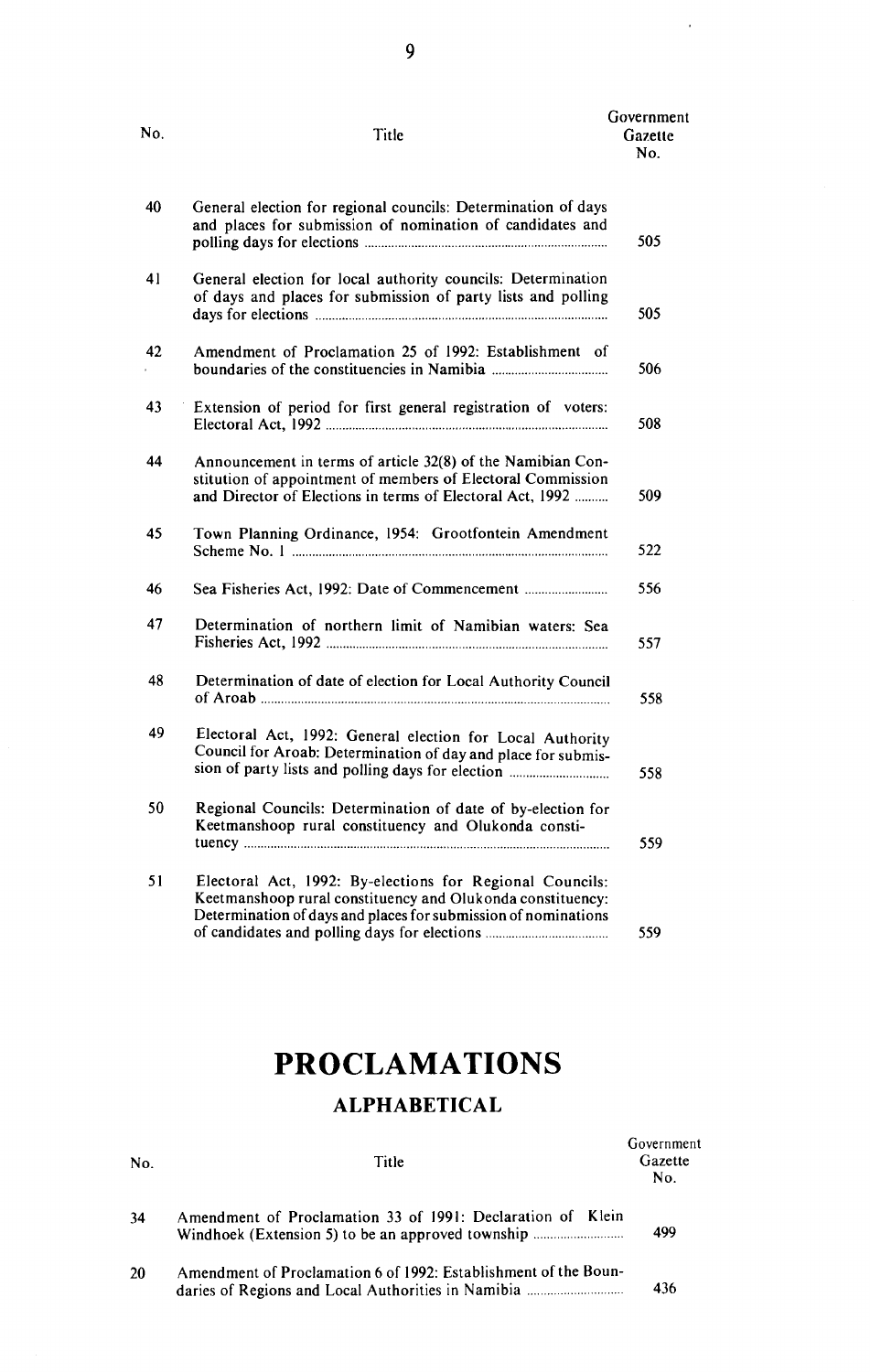| No.            | Title                                                                                                                              | Government<br>Gazette<br>No. |
|----------------|------------------------------------------------------------------------------------------------------------------------------------|------------------------------|
| 42             | Amendment of Proclamation 25 of 1992: Establishment of boun-                                                                       | 506                          |
| 37             | Amendment of Proclamation 25 of 1991: (Extension 2): Extension                                                                     | 499                          |
| 44             | Announcement in terms of article 32(8) of the Namibian Consti-<br>tution of appointment of members of Electoral Commission and     | 509                          |
| 17             | Announcement in terms of Article 32(8) of the Namibian Consti-                                                                     | 425                          |
| 18             | Announcement in terms of Article 32(8) of the Namibian Consti-<br>tution of the appointment of the members of the Security com-    | 432                          |
| 16             | Appointment of Ombudsman under Article 90 of the Namibian                                                                          | 415                          |
| 5              | Assignment of the administration of the provisions of the State<br>Repudiation Act, 1991 (Act 32 of 1991) and the coming into ope- | 366                          |
| 3              | Commencement of the Admission of Advocates Amendment Act,                                                                          | 365                          |
| 1              | Commencement of Agricultural Bank Amendment Act, 1991                                                                              | 344                          |
| 4              | Commencement of the Attorneys Amendment Act, 1991 (Act 17 of                                                                       | 365                          |
| 21             | Commencement of Law Reform and Development Commission Act,                                                                         | 439                          |
| 33             |                                                                                                                                    | 496                          |
| 19             | Commencement of the Foreign Investment Act, 1990 (Act 27 of                                                                        | 433                          |
| 24             | Commencement of the Namibian Communications Commission                                                                             | 458                          |
| 22             | Declaration of Gobabis (Extension 7) to be an approved township                                                                    | 454                          |
| 30             | Declaration of Karasburg (Extension 1) to be an approved town-                                                                     | 495                          |
| 7              |                                                                                                                                    | 380                          |
| $\overline{c}$ | Declaration of Okuryangava (Extension 3) to be an approved town-                                                                   | 355                          |
| 35             | Declaration of Okuryangava (Extension 4) to be an approved                                                                         | 499                          |
| 36             | Declaration of Okuryangava (Extension 5) to be an approved town-                                                                   | 499                          |
| 9              |                                                                                                                                    | 383                          |

 $\frac{1}{2}$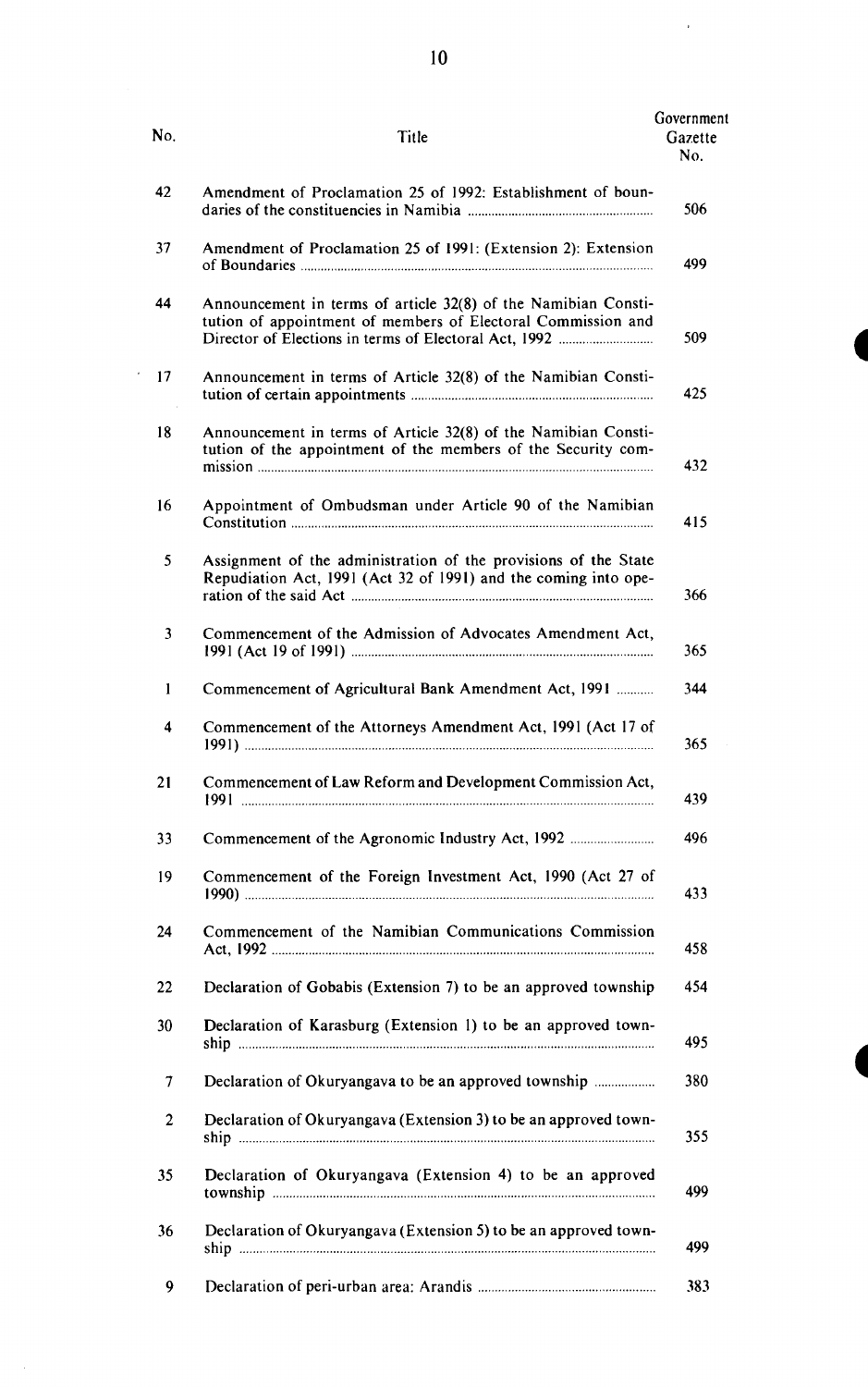| No.           | Title                                                                                                                                                                                                    | Government<br>Gazette<br>No. |
|---------------|----------------------------------------------------------------------------------------------------------------------------------------------------------------------------------------------------------|------------------------------|
| 8             |                                                                                                                                                                                                          | 380                          |
| 38            | Determination of date of elections for Local Authority Councils                                                                                                                                          | 502                          |
| 48            | Determination of date of election for Local Authority Council of                                                                                                                                         | 558                          |
| 39            | Determination of date of elections for Regional Councils in Namibia                                                                                                                                      | 502                          |
| 47.           | Determination of northern limit of Namibian waters: Sea Fisheries                                                                                                                                        | 557                          |
| 29            | Determination of period for first general registration of voters in                                                                                                                                      | 485                          |
| 51            | Electoral Act, 1992: By-elections for Regional Councils: Keetmans-<br>hoop rural constituency and Olukonda constituency: Determination<br>of days and places for submission of nominations of candidates | 559                          |
| 49            | Electoral Act, 1992: General election for Local Authority Council<br>for Aroab: Determination of day and place for submission of party                                                                   | 558                          |
| 28            | Establishment of certain areas as the areas of Local Authorities                                                                                                                                         | 479                          |
| 27            | Establishment of certain areas as the areas of Local Authorities                                                                                                                                         | 479                          |
| 25            | Establishment of the boundaries of constituencies in Namibia                                                                                                                                             | 473                          |
| 6             | Establishment of the boundaries of regions and Local Authorities                                                                                                                                         | 368                          |
| 43            | Extension of period for first general registration of voters: Electoral<br>Act. 1992.                                                                                                                    | 508                          |
| 41            | General election for local authority councils: Determination of days<br>and places for submission of party lists and polling days for elections                                                          | 505                          |
| 40            | General election for regional councils: Determination of days and<br>places for submission of nomination of candidates and polling days                                                                  | 505                          |
| 50            | Regional Councils: Determination of date of by-election for Keet-                                                                                                                                        | 559                          |
| 26            | Removal of Brakwater from the operation of the Peri-Urban Deve-<br>lopment Board Ordinance, 1970, and extension of the boundaries of                                                                     | 479                          |
| 46            |                                                                                                                                                                                                          | 556                          |
| 45            | Town Planning Ordinance, 1954: Grootfontein Amendment Scheme                                                                                                                                             | 522                          |
| $\mathbf{11}$ | Town Planning Ordinance, 1954: Henties Bay Amendment Scheme                                                                                                                                              | 397                          |

Ĵ,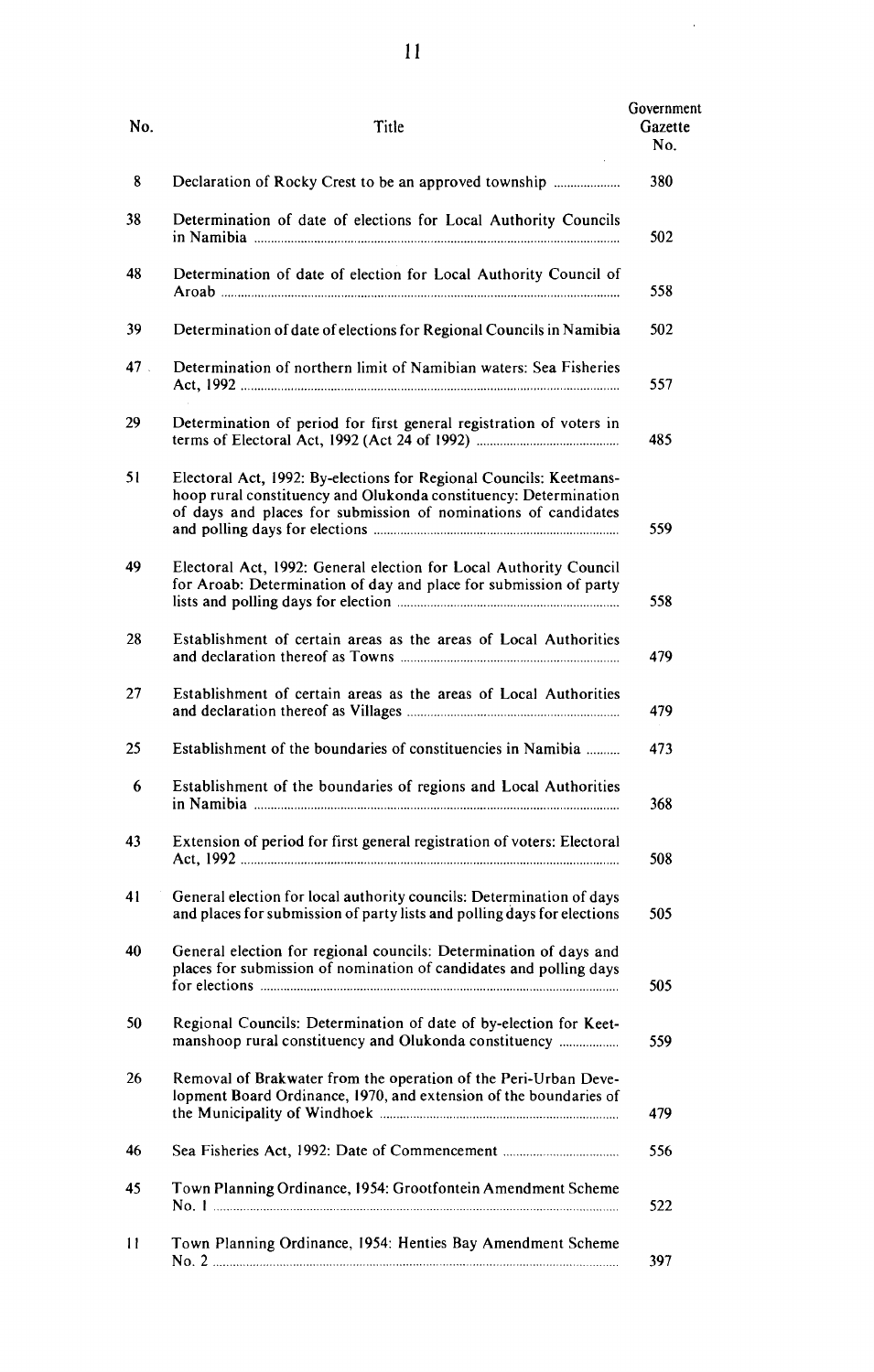| No. | Title                                                        | Government<br>Gazette<br>No. |
|-----|--------------------------------------------------------------|------------------------------|
| 13  | Town Planning Ordinance, 1954: Keetmanshoop Town Planning    | 397                          |
| 12  | Town Planning Ordinance, 1954: Outjo Town Planning Scheme    | 397                          |
| 10  | Town Planning Ordinance, 1954: Tsumeb Amendment Scheme       | 397                          |
| 14  | Town Planning Ordinance, 1954: Windhoek Amendment Scheme     | 410                          |
| 15  | Town Planning Ordinance, 1954: Windhoek Town Planning Scheme | 410                          |
| 32  |                                                              | 495                          |
| 23  |                                                              | 457                          |
| 31  | Wanaheda (Extension 1): Extension of boundaries              | 495                          |

 $\hat{\mathcal{A}}$ 

 $\sim$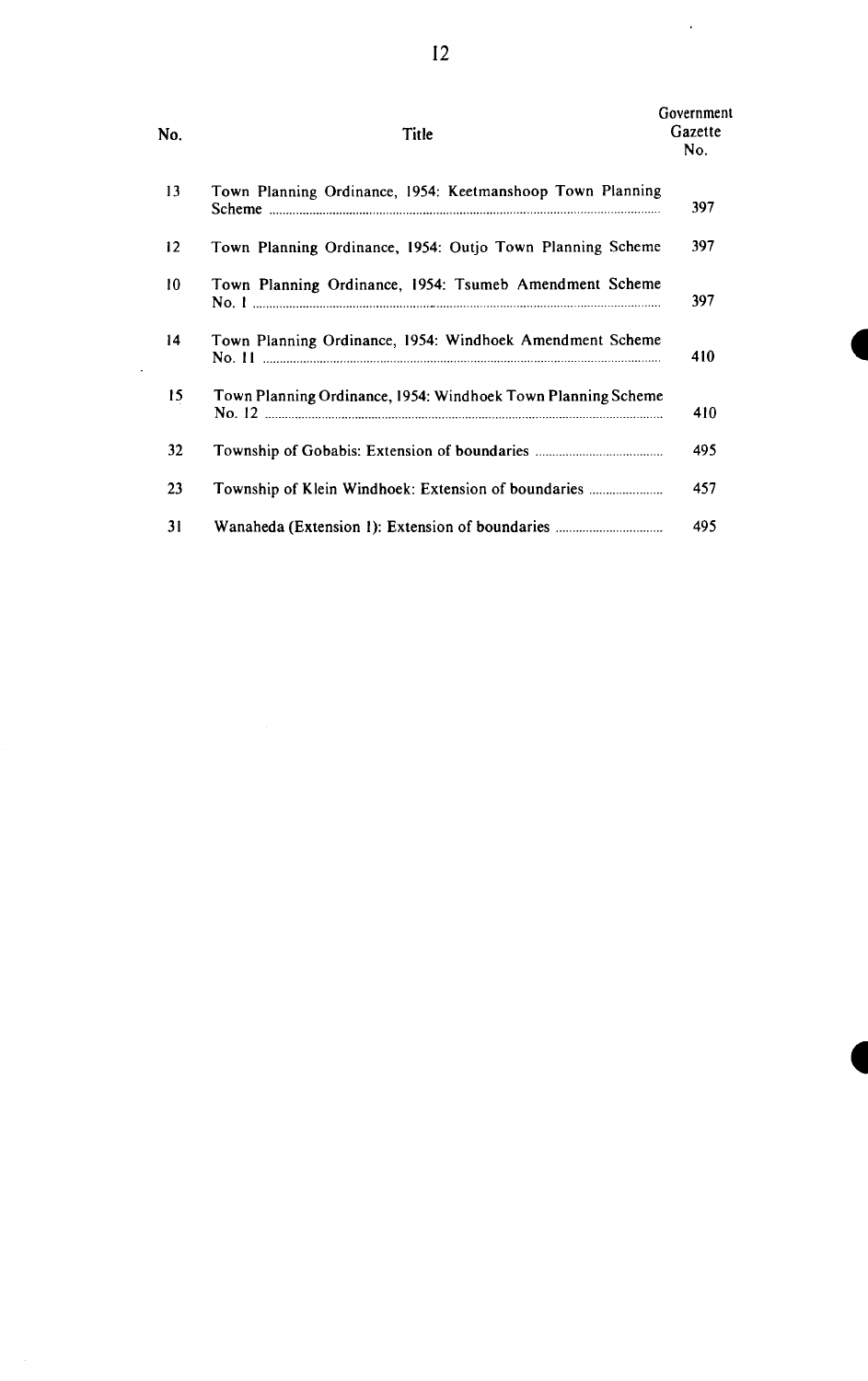| No. | Title                                                                                                                                                                                                                                                                                                                                                                                                                                                        | Government<br>Gazette<br>No. |
|-----|--------------------------------------------------------------------------------------------------------------------------------------------------------------------------------------------------------------------------------------------------------------------------------------------------------------------------------------------------------------------------------------------------------------------------------------------------------------|------------------------------|
| 19  | Price Control Act, 1964 (Act 25 of 1964); Amendment of<br>maximum deposits on returnable beer containers and refund                                                                                                                                                                                                                                                                                                                                          | 359                          |
| 20  | Change of the number of a portion of farm road 1609: District                                                                                                                                                                                                                                                                                                                                                                                                | 359                          |
| 21  | Municipality of Grootfontein: Amendment of Health Regula-                                                                                                                                                                                                                                                                                                                                                                                                    | 359                          |
| 22  | Declaration of advocate P.M. Teek as an office-bearer for the<br>purposes of the Medical Scheme for Members of the National<br>Assembly, Judges and other Office-bearers Act, 1990                                                                                                                                                                                                                                                                           | 367                          |
| 23  | Proclamation of a trunk road (number $6/2$ ), closing of portions<br>of main road 55, amendment of the classification of portions<br>of main road 55, closing of portions of district road 1692,<br>amendment of the classification of portions of district roads<br>1601 and 1692, proclamation of farm roads (numbers 1687<br>and 1827), closing of farm roads 1610, 1822, 1689, 1691, 1683,<br>1820 and 1608 and a portion of farm road 1690: District of | 367                          |
| 24  | Determination with respect to continued applicability of the<br>provisions of section 56(2)(a) of the National Transport Cor-<br>poration Act, 1987 (Act No. 21 of 1987) in relation to section<br>$33(1)(a)$ and item 1 of part II of schedule 1 of the Road Traffic                                                                                                                                                                                        | 367                          |
| 25  | Merchandise Marks Act, 1941 (Act 17 of 1941): Proposed                                                                                                                                                                                                                                                                                                                                                                                                       | 367                          |
| 26  | Approval of business to be undertaken by building society                                                                                                                                                                                                                                                                                                                                                                                                    | 373                          |
| 27  | Application and proposal that portions of farm roads 2702 and<br>2714 be closed: District of Outjo and Kamanjab                                                                                                                                                                                                                                                                                                                                              | 373                          |
| 28  | Extension of the Municipal boundaries of the Municipality                                                                                                                                                                                                                                                                                                                                                                                                    | 373                          |
| 29  | Promulgation of New Era Publication Corporation Act, 1992                                                                                                                                                                                                                                                                                                                                                                                                    | 377                          |
| 30  | Promulgation of Additional Appropriation Act, 1992 (Act 2                                                                                                                                                                                                                                                                                                                                                                                                    | 379                          |
| 31  | Correction Notice: Merchandise Marks Act, 1941 (Act 17 of<br>1941): Proposed prohibition of the use of a certain trade                                                                                                                                                                                                                                                                                                                                       | 381                          |
| 32  | Promulgation of Namibia Press Agency Act, 1992 (Act 3 of                                                                                                                                                                                                                                                                                                                                                                                                     | 382                          |
| 33  | Promulgation of Namibian Communications Commission Act,<br>1992 (Act 4 of 1992), of the National Assembly                                                                                                                                                                                                                                                                                                                                                    | 384                          |
| 34  | Promulgation of Sales Tax Act, 1992 (Act 5 of 1992), of the                                                                                                                                                                                                                                                                                                                                                                                                  | 386                          |

 $\sim$   $\sim$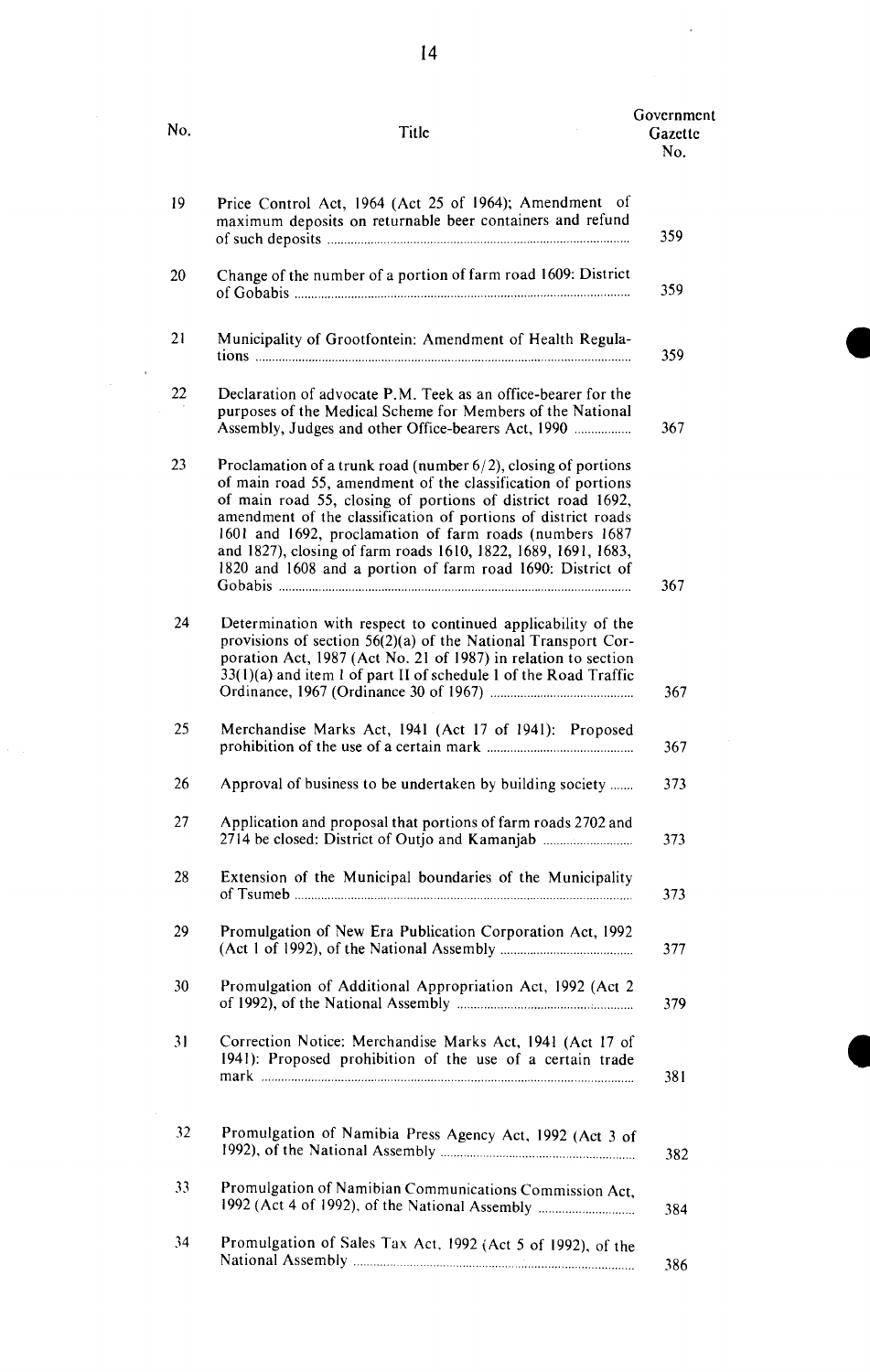# **GOVERNMENT NOTICES**

### **NUMERICAL**

 $\sim$ 

| No.             | Title                                                                                                                                                                                                                                                                                                                                             | Government<br>Gazette<br>No. |
|-----------------|---------------------------------------------------------------------------------------------------------------------------------------------------------------------------------------------------------------------------------------------------------------------------------------------------------------------------------------------------|------------------------------|
| $\mathbf{1}$    | Deviation of a portion of trunk road 8/4: District of Kavango                                                                                                                                                                                                                                                                                     | 336                          |
| 2               | Change of the number of a portion of farm road 1039: District                                                                                                                                                                                                                                                                                     | 336                          |
| 3               | Application that a portion of farm road 1017 be closed: District                                                                                                                                                                                                                                                                                  | 336                          |
| 4               |                                                                                                                                                                                                                                                                                                                                                   | 336                          |
| 5               | Deviation of a portion of district road 2170: District of                                                                                                                                                                                                                                                                                         | 341                          |
| 6               | Proclamation of a district road (Number 3827): Districts of                                                                                                                                                                                                                                                                                       | 34 I                         |
| 7               | Proclamation of a district road (Number 3826): District of                                                                                                                                                                                                                                                                                        | 341                          |
| 8               | Closing of a portion of district road 1918: District of                                                                                                                                                                                                                                                                                           | 341                          |
| 9               | Proclamation of a trunk road (number $4/1$ ) and of a main road<br>(number 31), closing of portions of trunk road $4/1$ , of a portion<br>of main road 31 and of a portion of district road 459, deviation<br>of a portion of trunk road $4/1$ , and amendment of classification<br>of a portion of district road 459 and a portion of trunk road | 349                          |
| 10              | Proposal that portions of district road (number 3615) be de-<br>viated and that the classification of district road 3613                                                                                                                                                                                                                          | 349                          |
| Н               |                                                                                                                                                                                                                                                                                                                                                   | 349                          |
| $\overline{12}$ | Deviation of a portion of trunk road $6/1$ and amendment of the<br>width of the road reserve of a portion of trunk road $6/1$ : District                                                                                                                                                                                                          | 349                          |
| 13              |                                                                                                                                                                                                                                                                                                                                                   | 350                          |
| 14              |                                                                                                                                                                                                                                                                                                                                                   | 350                          |
| 15              |                                                                                                                                                                                                                                                                                                                                                   | 350                          |
| 16              | Determination of rates for postal services to destinations                                                                                                                                                                                                                                                                                        | 350                          |
| 17              | Determination of surface and airmail rates of postage in respect                                                                                                                                                                                                                                                                                  | 350                          |
| 18              | Wage and Industrial Conciliation Ordinance, 1952: Construc-                                                                                                                                                                                                                                                                                       | 352                          |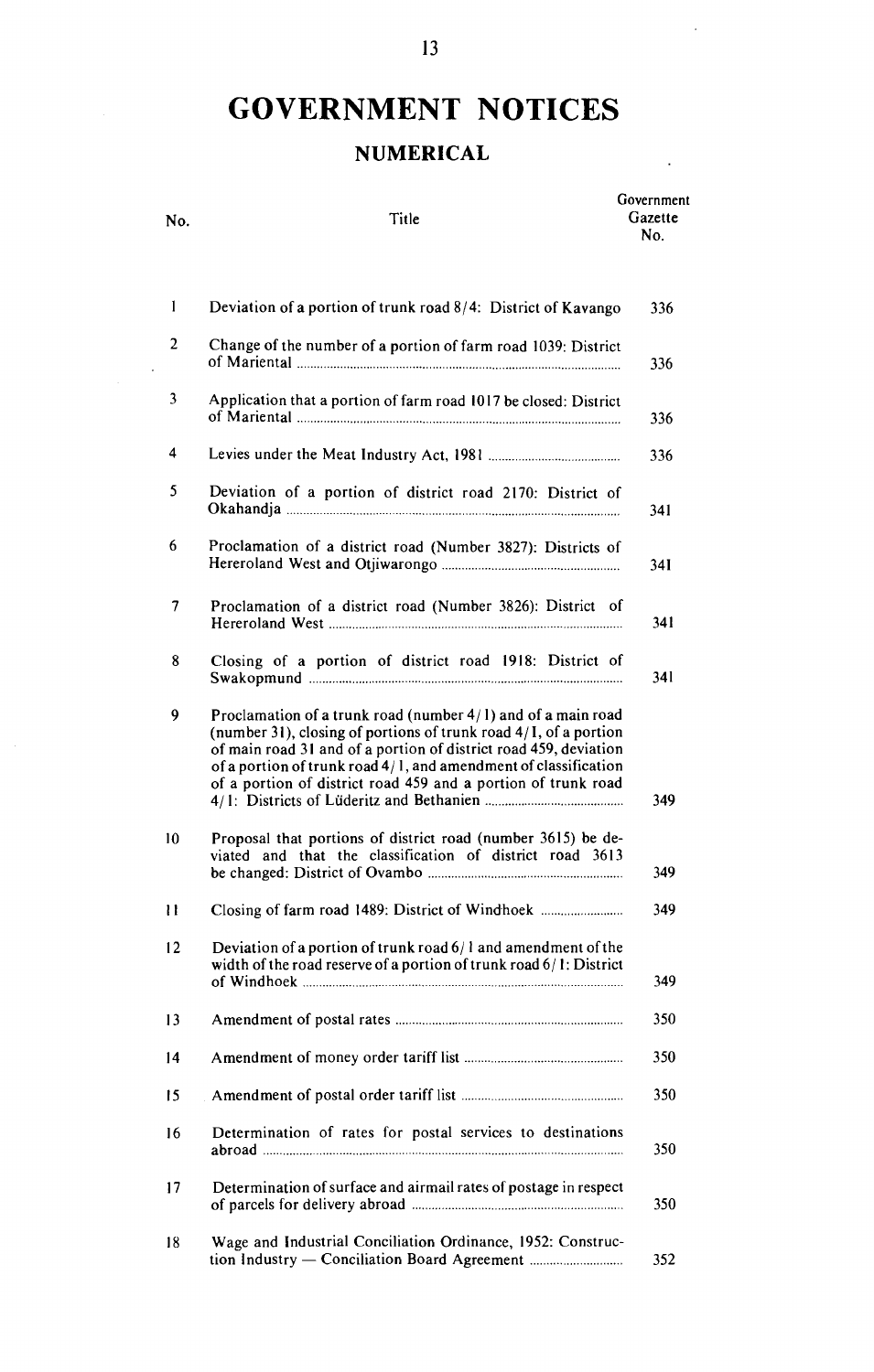| No. | Title                                                                                                                                                                                           | Government<br>Gazette<br>No. |
|-----|-------------------------------------------------------------------------------------------------------------------------------------------------------------------------------------------------|------------------------------|
| 35  | Promulgation of Labour Act, 1992 (Act 6 of 1992), of the                                                                                                                                        | 388                          |
| 36  | Designation of certain countries in terms of the Admission of                                                                                                                                   | 387                          |
| 37  | Closing of main road 34 (old gravel road), proclamation of a<br>district road (number 1105) and amendment of the width of the<br>road reserve of the said district road: Districts of Mariental | 390                          |
| 38  | Peri-Urban Development Board: Amendment of Regulations<br>on Electricity Supply: Gochas, Henties Bay, Kamanjab,                                                                                 | 390                          |
| 39  | Peri-Urban Development Board: Amendment of Regulations                                                                                                                                          | 390                          |
| 40  | Peri-Urban Development Board: Amendment of Water Supply                                                                                                                                         | 390                          |
| 41  | Price Control: Amendment of maximum prices of marga-                                                                                                                                            | 390                          |
| 42  | Withdrawal of declaration of area as a private game park                                                                                                                                        | 390                          |
| 43  | Promulgation of Amortization Fund Repeal Act, 1992 (Act 7                                                                                                                                       | 391                          |
| 44  | Promulgation of Building Societies Amendment Act, 1992                                                                                                                                          | 392                          |
| 45  | Promulgation of Civil Aviation Offences Amendment Act, 1992                                                                                                                                     | 394                          |
| 46  | Promulgation of National Pensions Act, 1992 (Act 10 of 1992),                                                                                                                                   | 395                          |
| 47  | Imposition of quota levies on fish: Sea Fisheries Act, 1973                                                                                                                                     | 399                          |
| 48  | Amendment of regulations made under the Sea Fisheries Act,                                                                                                                                      | 399                          |
| 49  |                                                                                                                                                                                                 | 399                          |
| 50  | Nature Conservation Ordinance, 1975: Notification of Hunting                                                                                                                                    | 40 1                         |
| 51  | Closing of a portion of district road 601: District of Karasburg                                                                                                                                | 402                          |
| 52  | Change of number of district road 3429 to district road 3427:                                                                                                                                   | 402                          |
| 53  | Closing of a portion of farm road 525: District of Keetmanshoop                                                                                                                                 | 402                          |
| 54  | Closing of a portion of district road 1905: District of Swakop-                                                                                                                                 | 402                          |

 $\ddot{\phantom{0}}$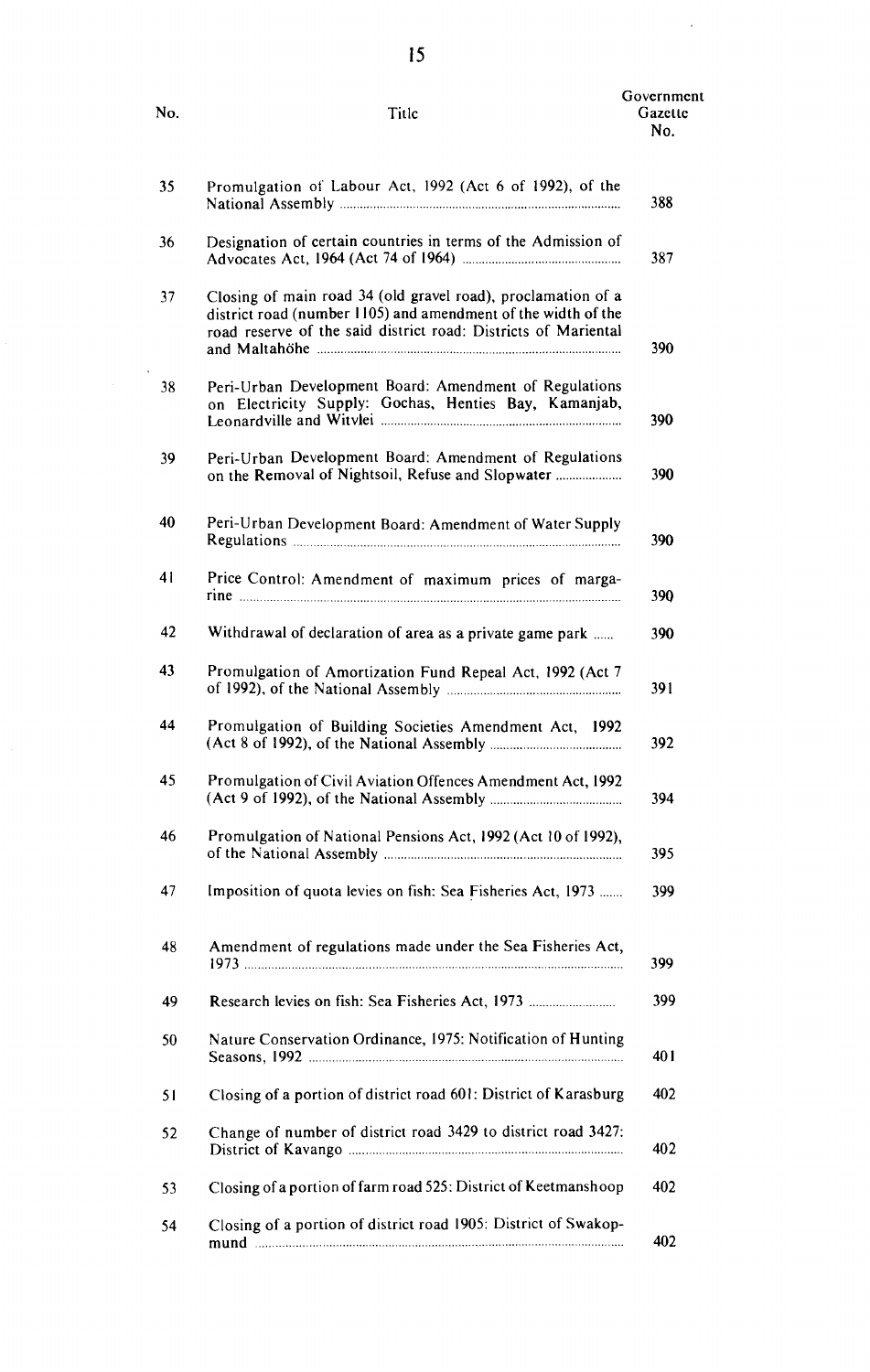| No. | Title                                                                                                                             | Government<br>Gazette<br>No. |
|-----|-----------------------------------------------------------------------------------------------------------------------------------|------------------------------|
| 55  | Aliens Act, 1937. Change of Surname: Tjombe to Kooper                                                                             | 402                          |
| 56  | Regulations regarding prices for the reselling of petrol: Petro-                                                                  | 407                          |
| 57  | Banks Act, 1965: Designation of certain bodies for the purposes<br>of the definition of "Liquid Assets" in section 1 of the Banks | 414                          |
| 58  | Change of number of a portion of district road 1603 and of farm                                                                   | 414                          |
| 59  | Change of number of a portion of district road 1681: District                                                                     | 414                          |
| 60  | Change of number of a portion of district road 1739: District                                                                     | 414                          |
| 61  | Change of a portion of farm road 525 to farm road 626: District                                                                   | 414                          |
| 62  | Imposition of quota levies on fish: Sea Fisheries Act, 1973:                                                                      | 417                          |
| 63  | Amendment of regulations made under the Sea Fisheries Act,                                                                        | 417                          |
| 64  | Determination of period under section 10A of the Arms and                                                                         | 419                          |
| 65  | Proposal that a main road be proclaimed and that old trunk<br>roads 1/3 and 1/4 be closed: District of Mariental                  | 419                          |
| 66  | Notice in terms of the Companies Act, 1973: Intended dere-                                                                        | 423                          |
| 67  | Notice in terms of the Companies Act, 1973: Deregistration                                                                        | 423                          |
| 68  | Notice in terms of the Companies Act, 1973: Defensive names                                                                       | 423                          |
| 69  | Notice in terms of the Companies Act, 1973: Change of names of                                                                    | 423                          |
| 70  | Notice in terms of the Companies Act, 1973: Deregistration                                                                        | 423                          |
| 71  | Notice in terms of the Companies Act, 1973: Dissolution of                                                                        | 423                          |
| 72  | Notice in terms of the Companies Act, 1973: Deregistration                                                                        | 423                          |
| 73  | Promulgation of Architects' and Quantity Surveyors' Amend-<br>ment Act, 1992 (Act 11 of 1992), of the National Assembly           | 420                          |
| 74  | Promulgation of Archives Act, 1992 (Act 12 of 1992), of the                                                                       | 421                          |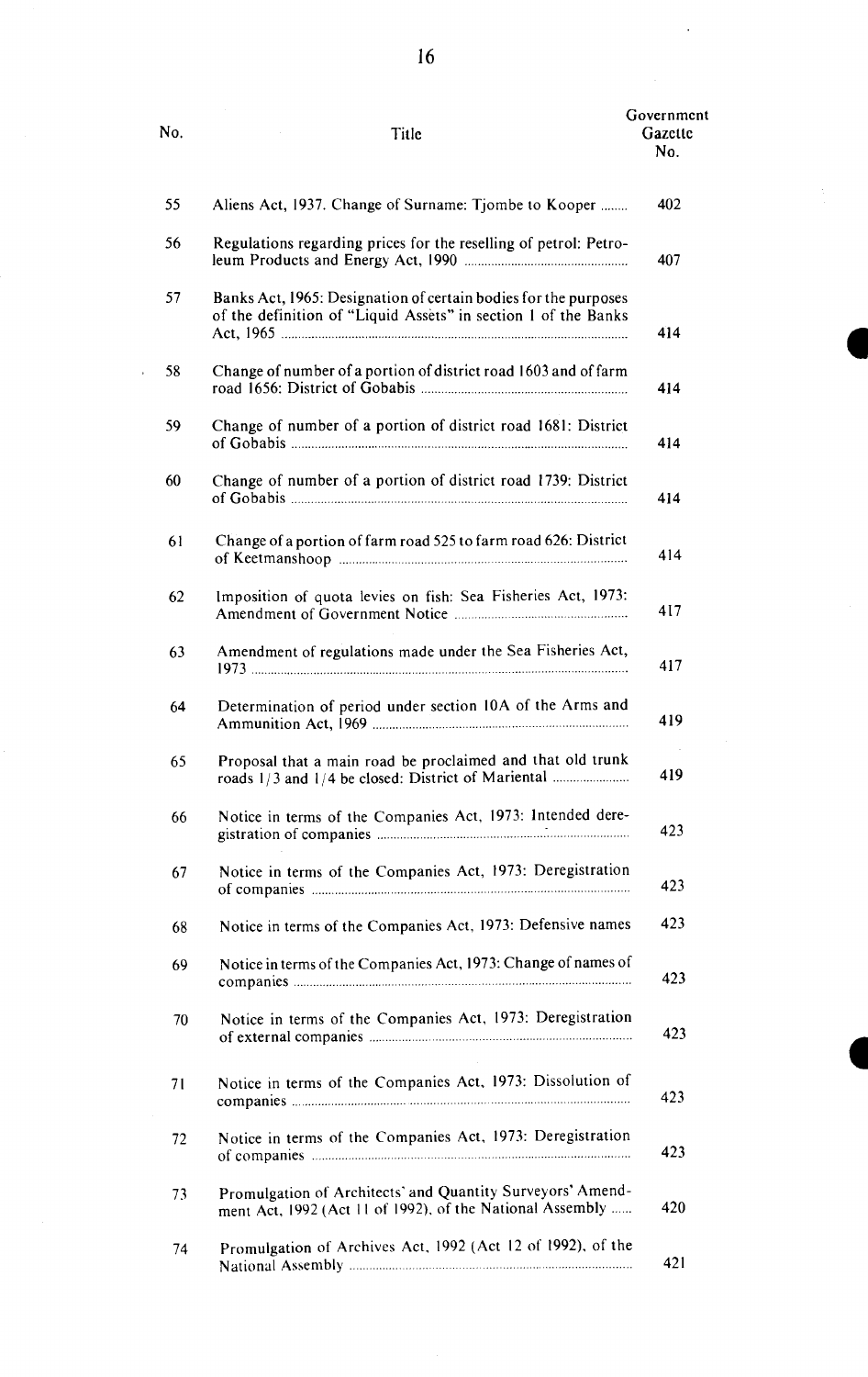| No. | Title                                                                                                                         | Government<br>Gazette<br>No. |
|-----|-------------------------------------------------------------------------------------------------------------------------------|------------------------------|
| 75  |                                                                                                                               | 427                          |
| 76  |                                                                                                                               | 427                          |
| 77  | Promulgation of Assistance Fund of South West Africa Repeal<br>Act, 1992 (Act 13 of 1992), of the National Assembly           | 429                          |
| 78  | Promulgation of Carriage By Air Amendment Act, 1992 (Act                                                                      | 430                          |
| 79  | Promulgation of Agricultural Bank Matters Amendment Act,                                                                      | 434                          |
| 80  | Engineering Profession Act, 1986: Notice of tariff of consulting<br>fees for professional engineers or incorporated engineers | 437                          |
| 81  | Proposal that a portion of district road 1707 be deviated:                                                                    | 438                          |
| 82  | Proposal that the classification of farm road 1771 be changed to                                                              | 438                          |
| 83  | Application that farm road 580 be closed and that the classi-<br>fication of farm road 565 be changed to district road 565:   | 438                          |
| 84  | Merchandise Marks Act, 1941: Proposed prohibition of the use                                                                  | 438                          |
| 85  | Merchandise Marks Act, 1941: Proposed prohibition of the                                                                      | 438                          |
| 86  | Merchandise Marks Act, 1941 (Act 17 of 1941): Proposed pro-                                                                   | 438                          |
| 87  | Promulgation of Appropriation Act, 1992 (Act 16 of 1992),                                                                     | 445                          |
| 88  | Commencement of the Posts and Telecommunications Com-                                                                         | 446                          |
| 89  | Posts and Telecommunications Companies Establishment Act,                                                                     | 446                          |
| 90  | Road Transportation Act, 1977 (Act 74 of 1977): Withdrawal                                                                    | 448                          |
| 91  | Proinulgation of Posts and Telecommunications Companies<br>Establishment Act, 1992 (Act No. 17 of 1992), of the National      | 447                          |
| 92  |                                                                                                                               | 449                          |
| 93  |                                                                                                                               | 449                          |
| 94  | Minimum fees chargeable by architects and quantity surveyors                                                                  | 449                          |
| 95  |                                                                                                                               | 449                          |

 $\ddot{\phantom{0}}$ 

 $\mathbb{R}^d$  .

 $\ddot{\phantom{0}}$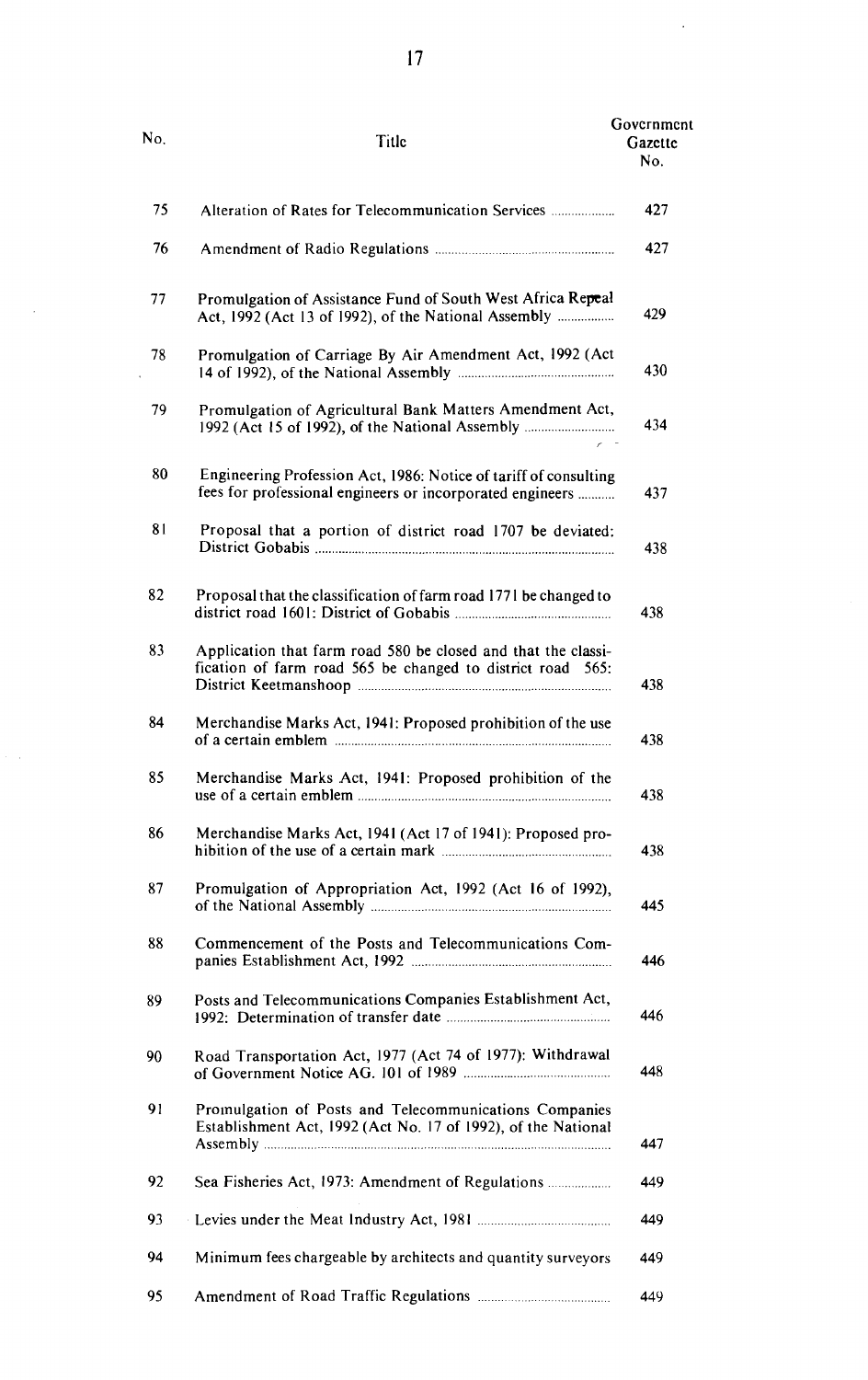| No. | Title                                                                                                                                                                                           | Government<br>Gazette<br>No. |
|-----|-------------------------------------------------------------------------------------------------------------------------------------------------------------------------------------------------|------------------------------|
| 96  |                                                                                                                                                                                                 | 449                          |
| 97  | Determination of maximum annual finance charge rate: Usury                                                                                                                                      | 455                          |
| 98  | Assignment of administration of certain laws to the Minister                                                                                                                                    | 455                          |
| 99  | Peri-Urban Development Board: Amendment of the Regula-<br>tions on the Removal of Nightsoil, Refuse and Slopwater:                                                                              | 455                          |
| 100 | Closing of Farm Road 1993 and declaration of proclaimed                                                                                                                                         | 455                          |
| 101 | Deviation of a portion of farm road 3005: District of Tsumeb                                                                                                                                    | 455                          |
| 102 | Closing of a portion of farm road 1017: District of Mariental                                                                                                                                   | 455                          |
| 103 |                                                                                                                                                                                                 | 455                          |
| 104 | Application that a portion of farm road 1649 be closed: District                                                                                                                                | 455                          |
| 105 | Promulgation of University of Namibia Act, 1992 (Act 18 of                                                                                                                                      | 460                          |
| 106 | Promulgation of Posts and Telecommunications Act, 1992 (Act                                                                                                                                     | 464                          |
| 107 | Promulgation of Agronomic Industry Act, 1992 (Act 20 of                                                                                                                                         | 465                          |
| 108 | Promulgation of Meat Industry Amendment Act, 1992 (Act                                                                                                                                          | 466                          |
| 109 | Commencement of the University of Namibia Act, 1992                                                                                                                                             | 462                          |
| 110 | Regulations made under the Meat Industry Act, 1981                                                                                                                                              | 468                          |
| 111 | Deviation of portions of district road 3615: Amendment of<br>classification of district road 3613 and decrease of the width<br>of the road reserve of a portion of district road 3613: District | 468                          |
| 112 | Deviation of a portion of district road 1434 and the amend-<br>ment of classification of a portion of farm road 1437: District                                                                  | 468                          |
| 113 | Proposal that a main road (number 77) be proclaimed:                                                                                                                                            | 468                          |
| 114 | Namibia Press Agency Act, 1992: Notification of appointment<br>of members of the Namibia Press Agency Board of Directors                                                                        | 468                          |
| 115 | Promulgation of Regional Councils Act, 1992 (Act 22 of 1992),                                                                                                                                   | 469                          |

I

ł,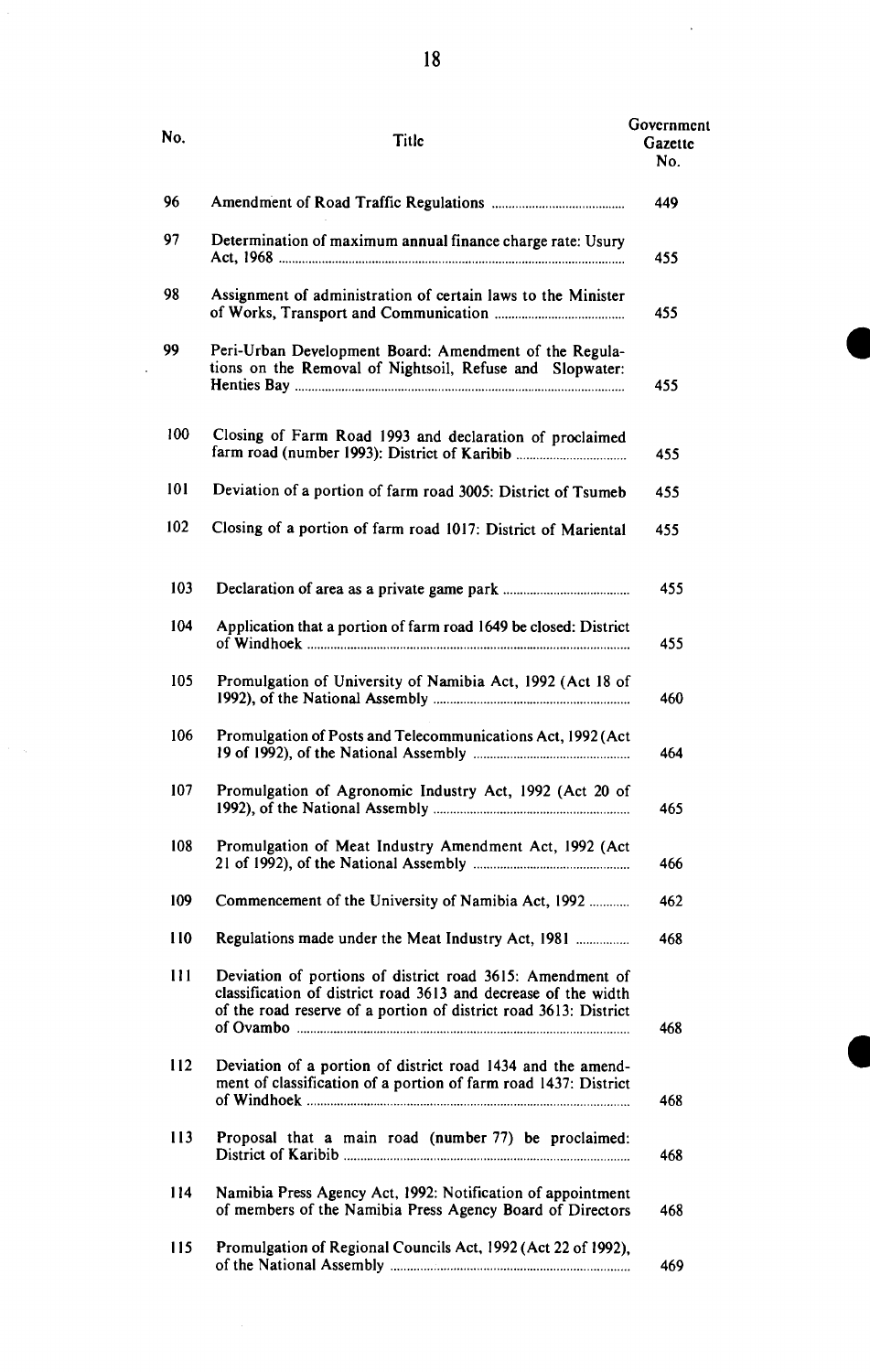| No. | Title                                                                                                                  | Government<br>Gazette<br>No. |
|-----|------------------------------------------------------------------------------------------------------------------------|------------------------------|
| 116 | Promulgation of Local Authorities Act, 1992 (Act 23 of 1992),                                                          | 470                          |
| 117 |                                                                                                                        | 472                          |
| 118 |                                                                                                                        | 472                          |
| 119 | Promulgation of Electoral Act, 1992 (Act 24 of 1992), of the                                                           | 471                          |
| 120 | Regulations under the Foreign Investment Act, 1990                                                                     | 477                          |
| 121 | Determination of minimum value of eligible investment: Fo-                                                             | 477                          |
| 122 | Imposition of quota levies on fish: Sea Fisheries Act, 1973:<br>Amendment of Government Notice No. 47 of 1992          | 478                          |
| 123 | Amendment of Regulations made under the Sea Fisheries Act,                                                             | 478                          |
| 124 | Proclamation of district roads (numbers 3430 and 3431): Dis-                                                           | 478                          |
| 125 | Commencement of the Meat Industry Amendment Act, 1992                                                                  | 482                          |
| 126 | Regulations made under the Meat Industry Act, 1981                                                                     | 482                          |
| 127 | Amendment of levies under the Meat Industry Act, 1981                                                                  | 482                          |
| 128 | Regulations for registration of voters and political parties                                                           | 483                          |
| 129 | Designation of Magistrates for the purposes of Section 19 of the                                                       | 484                          |
| 130 | Promulgation of Income Tax Amendment Act, 1992 (Act 25                                                                 | 487                          |
| 131 | Promulgation of Stock Exchanges Control Amendment Act,<br>1992 (Act 26 of 1992), of the National Assembly              | 488                          |
| 132 | Promulgation of Petroleum Matters (Amendment and Valida-<br>tion) Act, 1992 (Act 27 of 1992), of the National Assembly | 489                          |
| 133 | Promulgation of Townships and Division of Land Amendment<br>Act, 1992 (Act 28 of 1992), of the National Assembly       | 490                          |
| 134 |                                                                                                                        | 49 1                         |
| 135 | Promulgation of Sea Fisheries Act, 1992 (Act 29 of 1992), of                                                           | 493                          |
| 136 |                                                                                                                        | 492                          |
| 137 | Application that a portion of farm road 2850 be closed: District                                                       | 492                          |

 $\ddot{\phantom{0}}$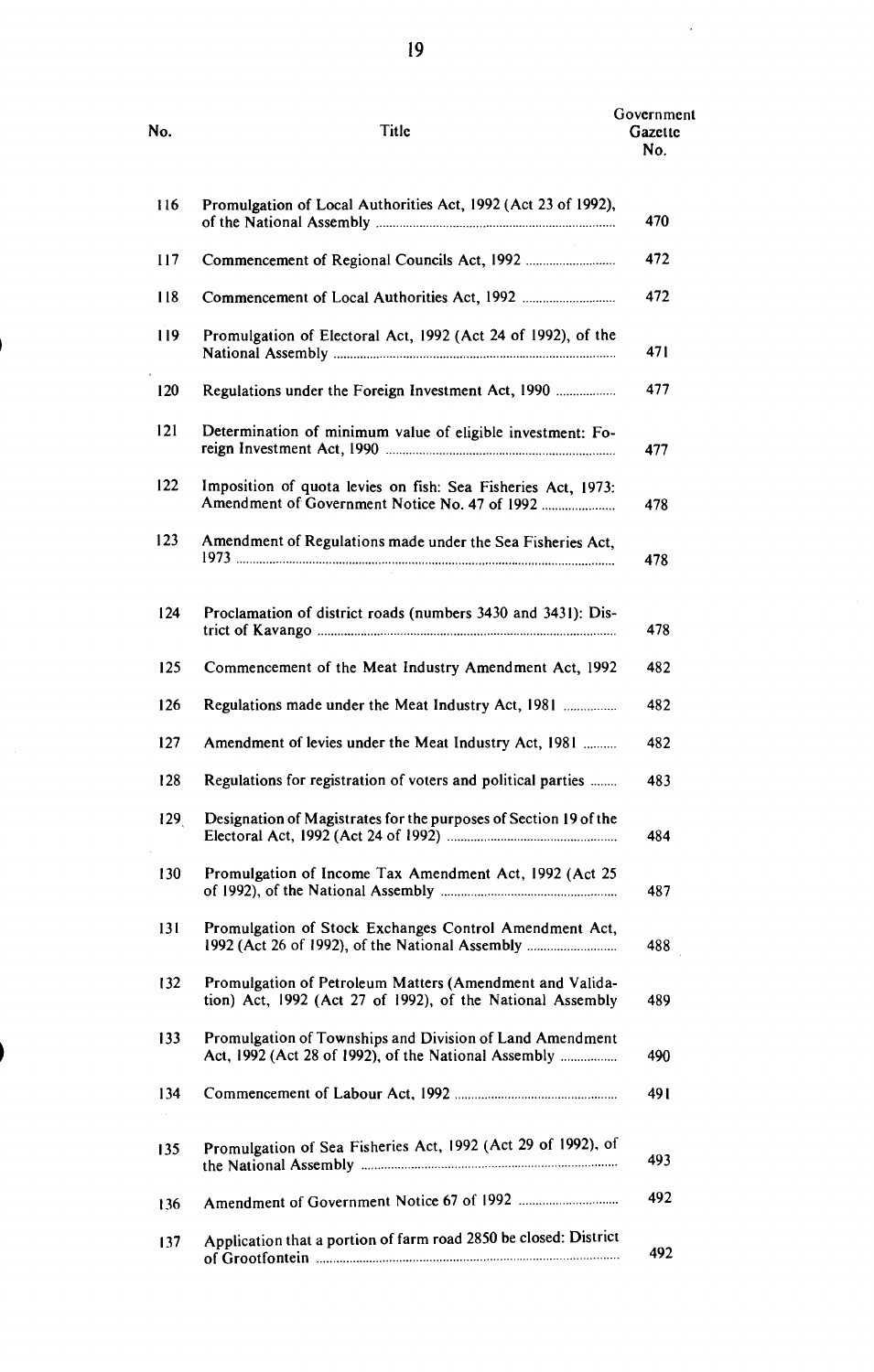| No. | Title                                                                                                                          | Government<br>Gazette<br>No. |
|-----|--------------------------------------------------------------------------------------------------------------------------------|------------------------------|
| 138 | Proposal that the classification of district road 3615 be changed                                                              | 492                          |
| 139 | Application that a road be declared a proclaimed farm road                                                                     | 492                          |
| 140 | National Transport Corporation Act, 1987: Designation of Port                                                                  | 500                          |
| 141 | Regulations for nomination of candidates for elections for<br>regional councils and local authority councils                   | 504                          |
| 142 | Commencement of the Townships and Division of Land                                                                             | 511                          |
| 143 | Appointment of members of the Namibian Council for Archi-                                                                      | 512                          |
| 144 | Building Societies Act, 1986: Approval of certain assets as                                                                    | 512                          |
| 145 | Declaration of national monuments: Nakambale Mission<br>House, Nakambale Church and adjoining cemetery: Olukonda               | 512                          |
| 146 | Price Control: Maximum price for Rama margarine (125g)                                                                         | 512                          |
| 147 | Withdrawal of declaration of area as a private game park:                                                                      | 512                          |
| 148 | Appointment of members of the Engineering Council of                                                                           | 512                          |
| 149 | Amendment of regulations for nomination of Candidates for<br>elections for Regional Councils and Local Authority Councils      | 513                          |
| 150 | Electoral Act, 1992: Provisional local authority voters' register                                                              | 516                          |
| 151 | Electoral Act, 1992: Provisional national voters' register                                                                     | 517                          |
| 152 | Regulations for conduct of elections for Regional Councils and                                                                 | 518                          |
| 153 | Electoral Act, 1992: General election for Regional Councils:                                                                   | 519                          |
| 154 | Electoral Act, 1992: General election for Local Authority Coun-                                                                | 520                          |
| 155 | Electoral Act, 1992: General election for Regional Councils:<br>Notification of candidates, polling days and hours and polling | 521                          |
| 156 | Electoral Act, 1992: General Elections for Regional Councils:<br>Amendment of Government Notice No. 155 of 1992                | 526                          |
| 157 | Electoral Act, 1992: General election for Local Authority Coun-                                                                | 528                          |

l,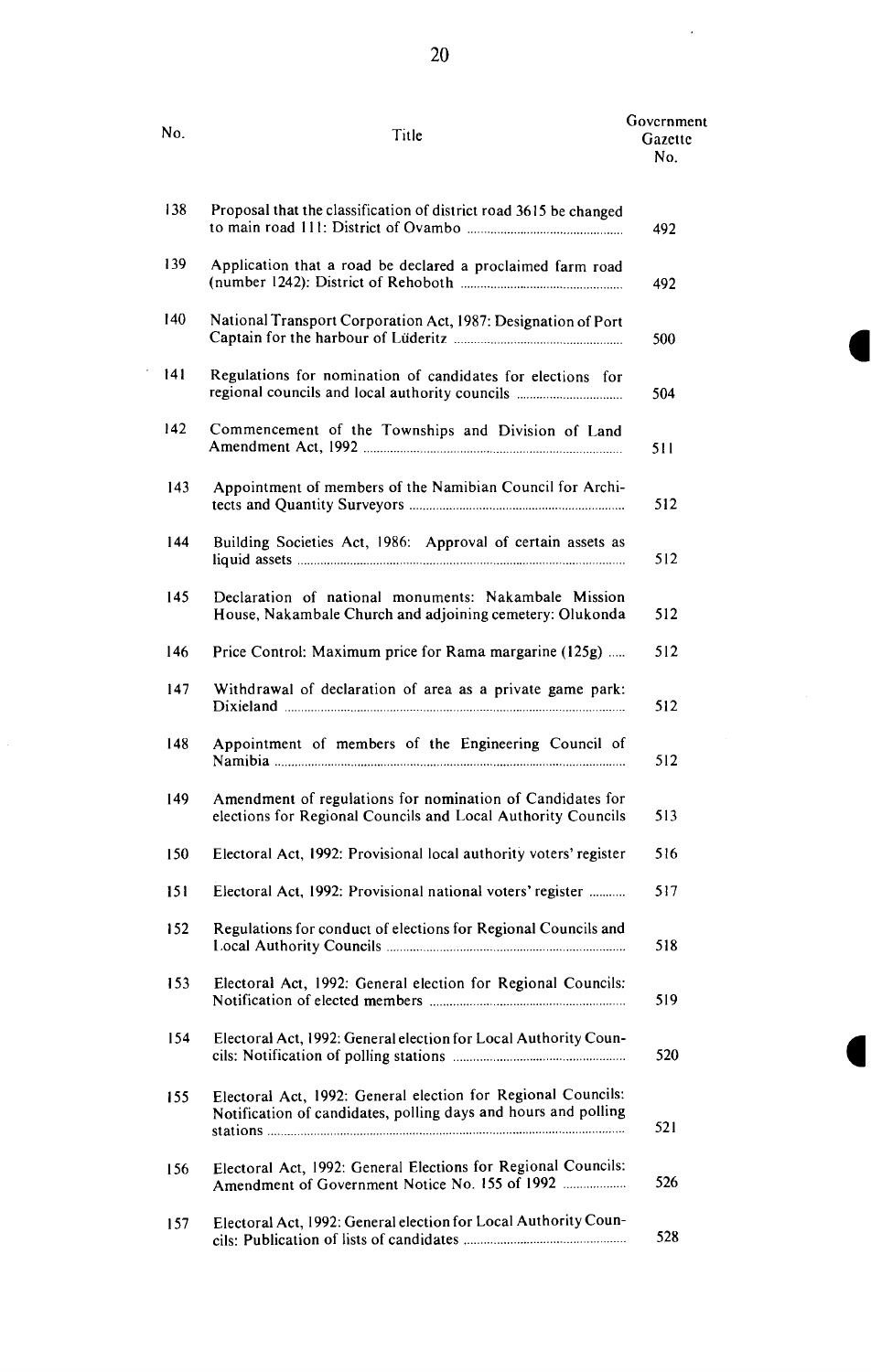| No. | Title | Government<br>Gazette<br>No. |
|-----|-------|------------------------------|
|     |       |                              |

 $\ddot{\phantom{0}}$ 

| 158 | Amendment of regulations made under the Sea Fisheries Act,                                                                       | 527 |
|-----|----------------------------------------------------------------------------------------------------------------------------------|-----|
| 159 | Amendment of Regulations for the Control of Dogs in Muni-                                                                        | 527 |
| 160 | Declaration of area as a private game park: Farm Okombahe                                                                        | 527 |
| 161 |                                                                                                                                  | 527 |
| 162 | Ministry of Finance: State Revenue Fund 1992/93. Statement<br>of Expenditure for the period 1 April 1992 to 30 June 1992         | 527 |
| 163 | Ministry of Finance: Central Revenue Fund 1992/93. Statement<br>of Revenue collected during the period 1 April 1992 to 30 June   | 527 |
| 164 | Ministry of Finance: State Revenue Fund 1992/93. Statement<br>of Expenditure for the period 1 April 1992 to 30 September         | 527 |
| 165 | Ministry of Finance: Central Revenue Fund 1992/93. Statement<br>of Revenue collected during the period 1 April 1992 to 30        | 527 |
| 166 | Peri-Urban Development Board: Amendment of Water Supply                                                                          | 527 |
| 167 | Proposal that the classification of district road 1852 be changed:                                                               | 527 |
| 168 | Proposal that portions of farm road 598 be deviated: District                                                                    | 527 |
| 169 | Application that the classification of farm road 1044 be changed                                                                 | 527 |
| 170 | Proposal that a road be declared a proclaimed district road                                                                      | 527 |
| 171 | Administrative Directive: Certain guidelines for Government                                                                      | 529 |
| 172 | Designation of Office of the Prime Minister under section 11                                                                     | 530 |
| 173 | Determination of date under section 52(1) of Labour Act, 1992                                                                    | 533 |
| 174 | Keeping of records and submission of certain particulars by<br>employers in terms of section 4(1) of Labour Act, 1992            | 533 |
| 175 | Particulars to be indicated on envelope or statement when re-<br>muneration is paid to employee in terms of section 36(3) of the | 533 |
| 176 | Prohibition of export of empty returnable beer and soft-drink                                                                    | 536 |

í

 $\overline{\phantom{a}}$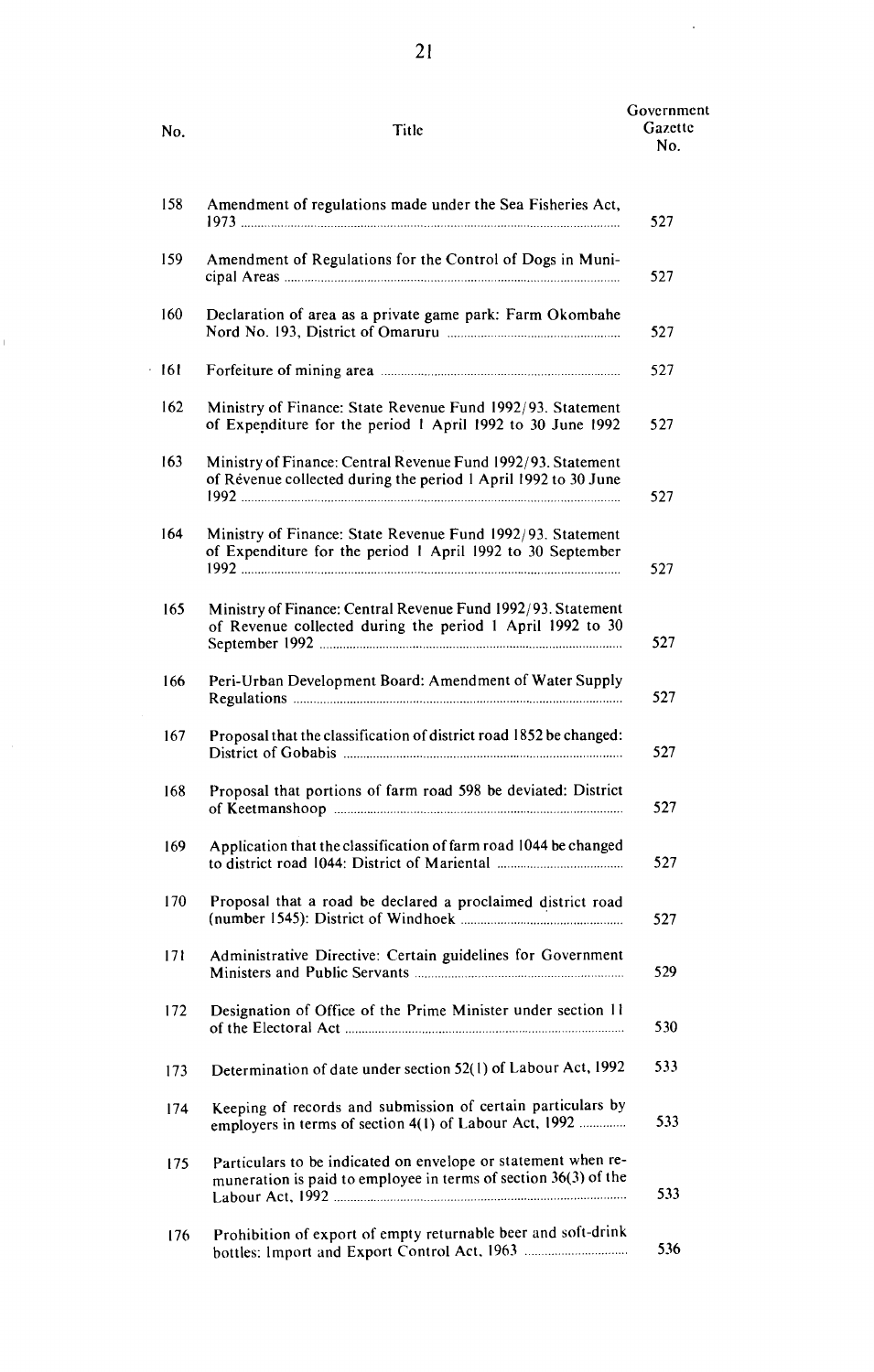| No. | Title                                                                                                                                                                                   | Government<br>Gazette<br>No. |
|-----|-----------------------------------------------------------------------------------------------------------------------------------------------------------------------------------------|------------------------------|
| 177 |                                                                                                                                                                                         | 536                          |
| 178 | Magistrate's Courts: Amendment of the Rules of Court                                                                                                                                    | 537                          |
| 179 | Electoral Act, 1992: General election for Local Authority<br>Councils: Amendment of Government Notice No. 154 of 1992                                                                   | 538                          |
| 180 | Electoral Act, 1992: General election for Regional Councils:                                                                                                                            | 539                          |
| 181 | Magistrate's Courts Act, 1944: Designation of Okatope and<br>Uutapi in the district of Owambo, and Kahenge and Mukwe<br>in the district of Kavango as additional places for the holding | 540                          |
| 182 | Administrative Directive: Certain guidelines for Government                                                                                                                             | 550                          |
| 183 | Electoral Act, 1992: General Election for Local Authority<br>Councils: Lists of candidates: Amendment of Government                                                                     | 544                          |
| 184 | Electoral Act, 1992: Notification of result of general election                                                                                                                         | 545                          |
| 185 | Electoral Act, 1992: Notification of result of general election for                                                                                                                     | 547                          |
| 186 | Windhoek Township (Extension 1): Extension of boundaries                                                                                                                                | 552                          |
| 187 | Amendment of rules regulating the conduct of the proceedings                                                                                                                            | 549                          |
| 188 | Notice in terms of the Companies Act, 1973: Change of names                                                                                                                             | 555                          |
| 189 | Notice in terms of the Companies Act, 1973: Defensive names                                                                                                                             | 555                          |
| 190 | Notice in terms of the Companies Act, 1973: Deregistration                                                                                                                              | 555                          |
| 191 | Notice in terms of the Companies Act, 1973: Deregistration                                                                                                                              | 555                          |
| 192 | Notice in terms of the Companies Act, 1973: Deregistration                                                                                                                              | 555                          |
| 193 | Notice in terms of the Companies Act, 1973: Dissolution of                                                                                                                              | 555                          |
| 194 | Notice in terms of the Companies Act, 1973: Intended deregi-                                                                                                                            | 555                          |
| 195 | Notice in terms of the Companies Act, 1973: Reduction of                                                                                                                                | 555                          |
| 196 | Promulgation of Revenue Laws Amendment Act, 1992 (Act 30                                                                                                                                | 561                          |

I

 $\sim$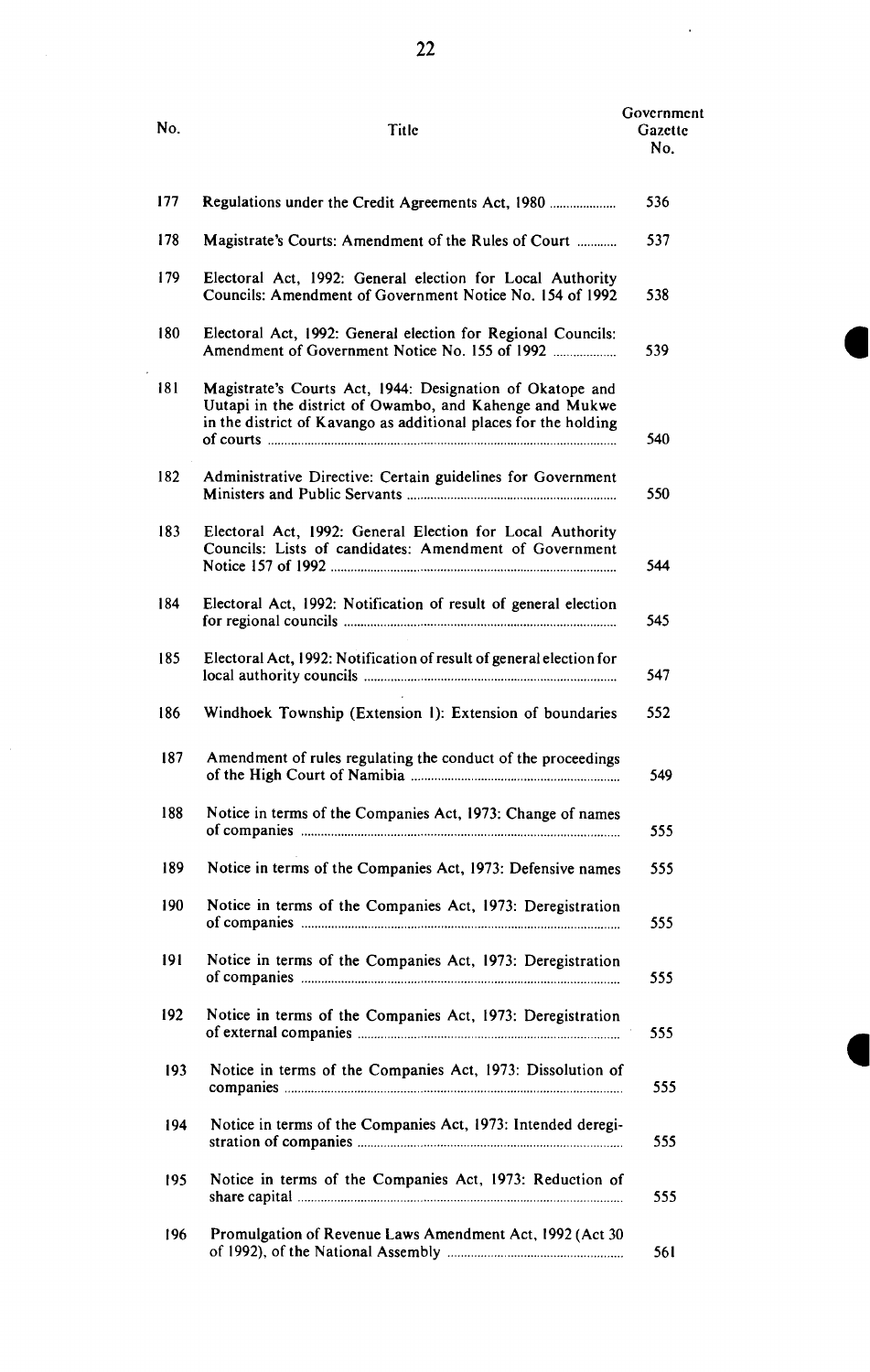| No. | Title                                                       | Government<br>Gazette<br>No. |
|-----|-------------------------------------------------------------|------------------------------|
| 197 | Promulgation of Sales Tax Amendment Act, 1992 (Act 31 of    | 562                          |
| 198 | Promulgation of Development Brigade Corporation Act, 1992   | 563                          |
| 199 | Promulgation of Minerals (Prospecting and Mining) Act, 1992 | 564                          |

 $\frac{1}{2}$ 

## **GOVERNMENT NOTICES ALPHABETICAL**

| No. | Title                                                                                                                       | Government<br>Gazette<br>No. |
|-----|-----------------------------------------------------------------------------------------------------------------------------|------------------------------|
| 171 | Administrative Directive: Certain guidelines for Government Mi-                                                             | 529                          |
| 182 | Administrative Directive: Certain guidelines for Government Mi-                                                             | 550                          |
| 55  |                                                                                                                             | 402                          |
| 75  |                                                                                                                             | 427                          |
| 136 |                                                                                                                             | 492                          |
| 127 |                                                                                                                             | 482                          |
| 14  |                                                                                                                             | 350                          |
| 15  |                                                                                                                             | 350                          |
| 13  |                                                                                                                             | 350                          |
| 76  |                                                                                                                             | 427                          |
| 149 | Amendment of regulations for nomination of Candidates for elec-<br>tions for Regional Councils and Local Authority Councils | 513                          |
| 159 | Amendment of regulations for the Control of Dogs in Municipal                                                               | 527                          |
| 48  | Amendment of regulations made under the Sea Fisheries Act, 1973                                                             | 399                          |
| 63  | Amendment of regulations made under the Sea Fisheries Act, 1973                                                             | 417                          |
| 123 | Amendment of regulations made under the Sea Fisheries Act, 1973                                                             | 478                          |

 $\hat{\mathcal{L}}$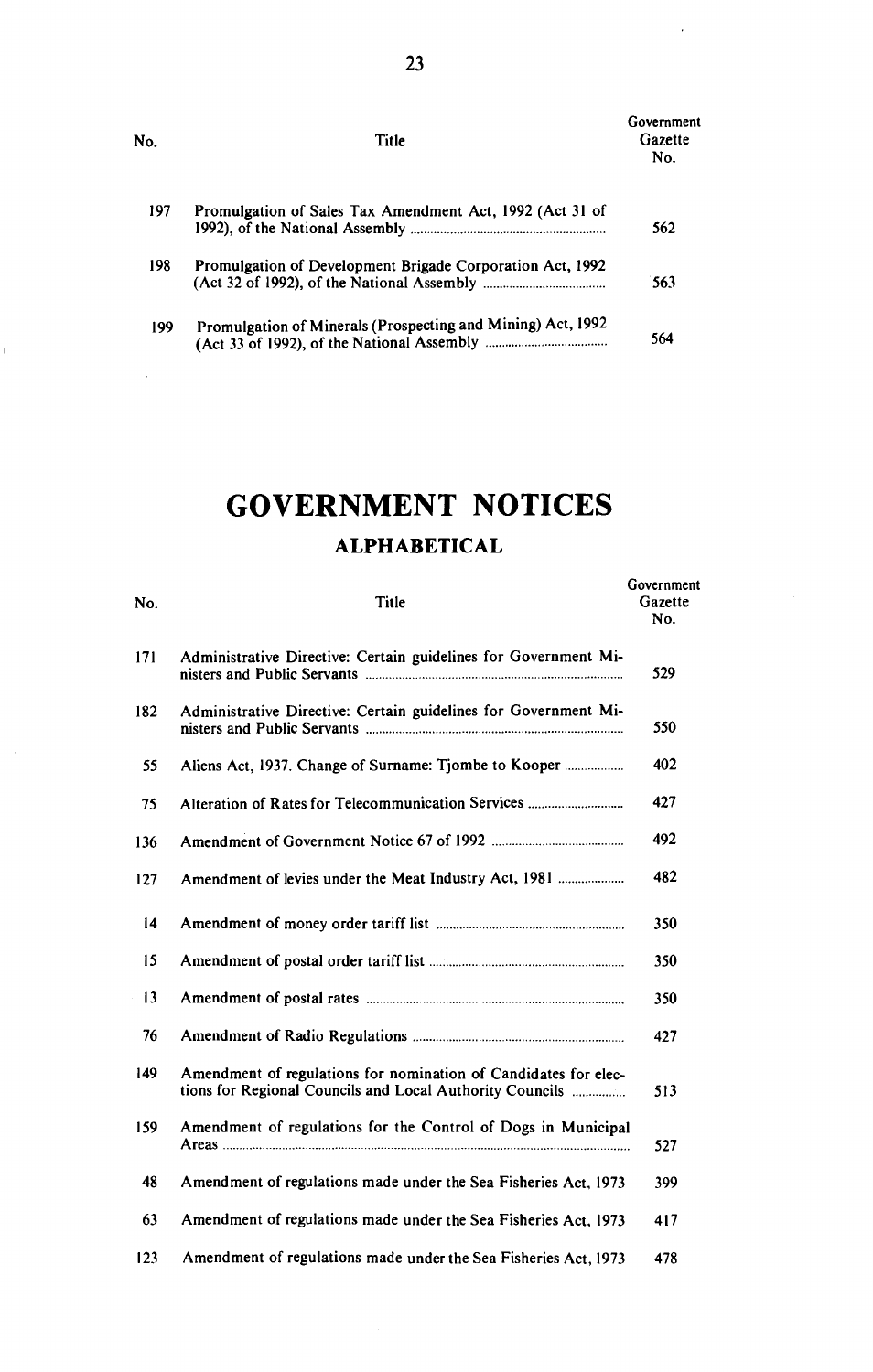| No. | Title                                                                                                                                    | Government<br>Gazette<br>No. |
|-----|------------------------------------------------------------------------------------------------------------------------------------------|------------------------------|
| 158 | Amendment of regulations made under the Sea Fisheries Act, 1973                                                                          | 527                          |
| 95  |                                                                                                                                          | 449                          |
| 96  |                                                                                                                                          | 449                          |
| 187 | Amendment of rules regulating the conduct of the proceedings of                                                                          | 549                          |
| 27  | Application and proposal that portions of farm roads 2702 and                                                                            | 373                          |
| 137 | Application that a portion of farm road 2850 be closed: District                                                                         | 492                          |
| 3   | Application that a portion of farm road 1017 be closed: District                                                                         | 336                          |
| 104 | Application that a portion of farm road 1649 be closed: District                                                                         | 455                          |
| 139 | Application that a road be declared a proclaimed farm road (number                                                                       | 492                          |
| 83  | Application that farm road 580 be closed and that the classification<br>of farm road 565 be changed to district road 565: District Keet- | 438                          |
| 169 | Application that the classification of farm road 1044 be changed                                                                         | 527                          |
| 148 | Appointment of members of the Engineering Council of Namibia                                                                             | 512                          |
| 143 | Appointment of members of the Namibian Council for Architects                                                                            | 512                          |
| 26  |                                                                                                                                          | 373                          |
| 98  | Assignment of administration of certain laws to the Minister of                                                                          | 455                          |
| 57  | Banks Act, 1965: Designation of certain bodies for the purposes<br>of the definition of "Liquid Assets" in section 1 of the Banks Act,   | 414                          |
| 144 | Building Societies Act, 1986: Approval of certain assets as liquid                                                                       | 512                          |
| 61  | Change of a portion of farm road 525 to farm road 626: District                                                                          | 414                          |
| 58  | Change of number of a portion of district road 1603 and of farm                                                                          | 414                          |
| 60  | Change of number of a portion of district road 1739: District of                                                                         | 414                          |
| 59  | Change of number of a portion of district road 1681: District of                                                                         | 414                          |

 $\hat{\boldsymbol{\theta}}$ 

**C** 

 $\ddot{\phantom{0}}$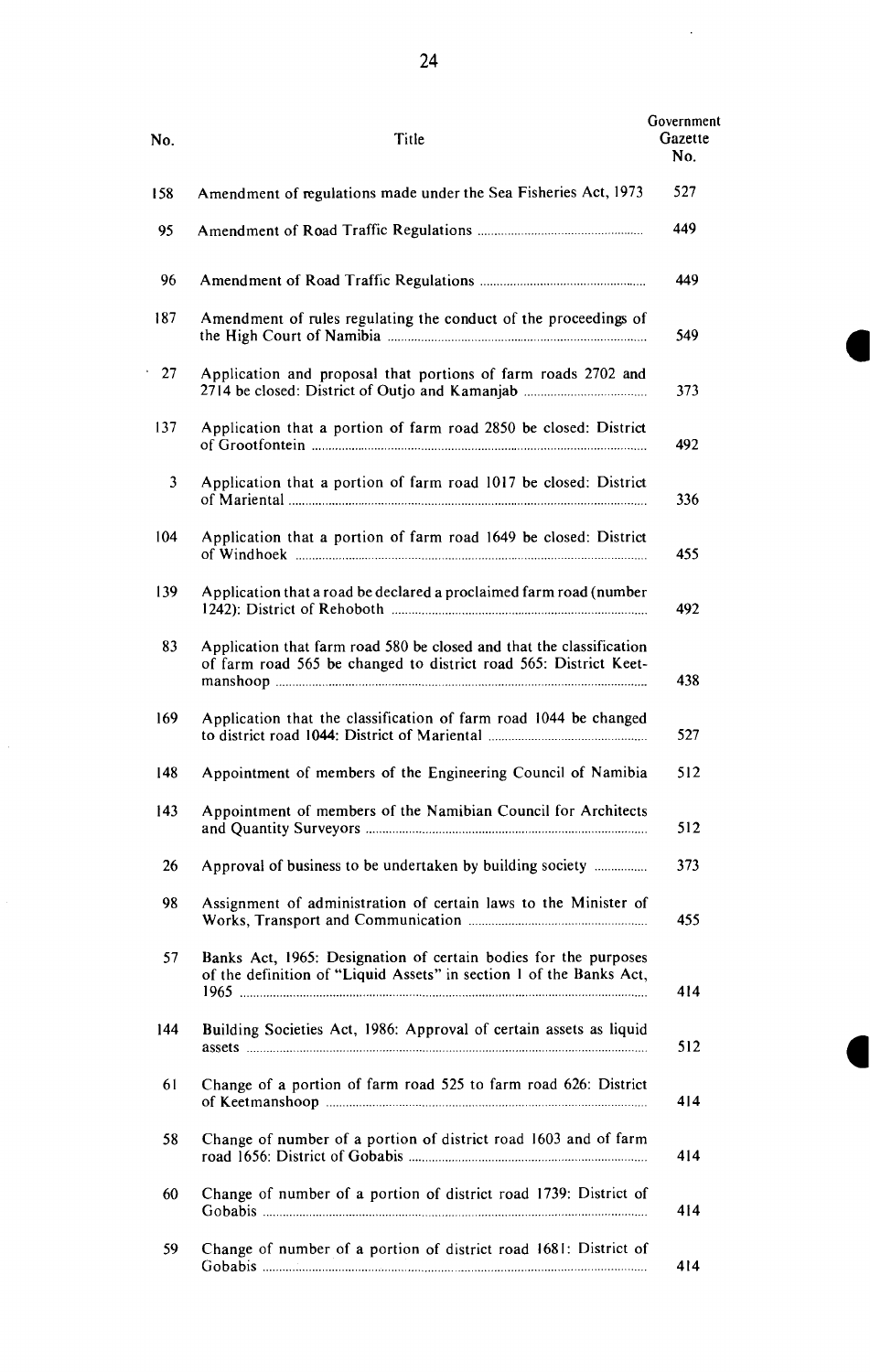| No. | Title                                                                                                                                                                                                         | Government<br>Gazette<br>No. |
|-----|---------------------------------------------------------------------------------------------------------------------------------------------------------------------------------------------------------------|------------------------------|
| 52  | Change of number of district road 3429 to district road 3427: District                                                                                                                                        | 402                          |
| 20  | Change of the number of a portion of farm road 1609: District                                                                                                                                                 | 359                          |
| 2   | Change of the number of a portion of farm road 1039: District                                                                                                                                                 | 336                          |
| 51  | Closing of a portion of district road 601: District of Karasburg                                                                                                                                              | 402                          |
| 8   | Closing of a portion of district road 1918: District of Swakopmund                                                                                                                                            | 341                          |
| 54  | Closing of a portion of district road 1905: District of Swakopmund                                                                                                                                            | 402                          |
| 53  | Closing of a portion of farm road 525: District of Keetmanshoop                                                                                                                                               | 402                          |
| 102 | Closing of a portion of farm road 1017: District of Mariental                                                                                                                                                 | 455                          |
| Ħ   |                                                                                                                                                                                                               | 349                          |
| 100 | Closing of farm road 1993 and declaration of proclaimed farm road                                                                                                                                             | 455                          |
| 37  | Closing of main road 34 (old gravel road), proclamation of a district<br>road (number 1105) and amendment of the width of the road reserve<br>of the said district road: Districts of Mariental and Maltahöhe | 390                          |
| 134 |                                                                                                                                                                                                               | 491                          |
| 118 |                                                                                                                                                                                                               | 472                          |
| 117 |                                                                                                                                                                                                               | 472                          |
| 125 | Commencement of the Meat Industry Amendment Act, 1992                                                                                                                                                         | 482                          |
| 88  | Commencement of the Posts and Telecommunications Companies                                                                                                                                                    | 446                          |
| 142 | Commencement of the Townships and Division of Land Amendment                                                                                                                                                  | 511                          |
| 109 |                                                                                                                                                                                                               | 462                          |
| 31  | Correction Notice: Merchandise Marks Act, 1941 (Act 17 of 1941):<br>Proposed prohibition of the use of a certain trade mark                                                                                   | 381                          |
| 22  | Declaration of advocate P.M. Teek as an office-bearer for the<br>purposes of the Medical Scheme for Members of the National<br>Assembly, Judges and other Office-bearers Act, 1990                            | 367                          |
| 103 |                                                                                                                                                                                                               | 455                          |

160 Declaration of area as a private game park: Farm Okombahe Nord No. 193, District of Omaruru .......................................................................... 527 145 Declaration of national monuments: Nakambale Mission House, Nakambale Church and adjoining cemetery: Olukonda ....................... 512

 $\sim$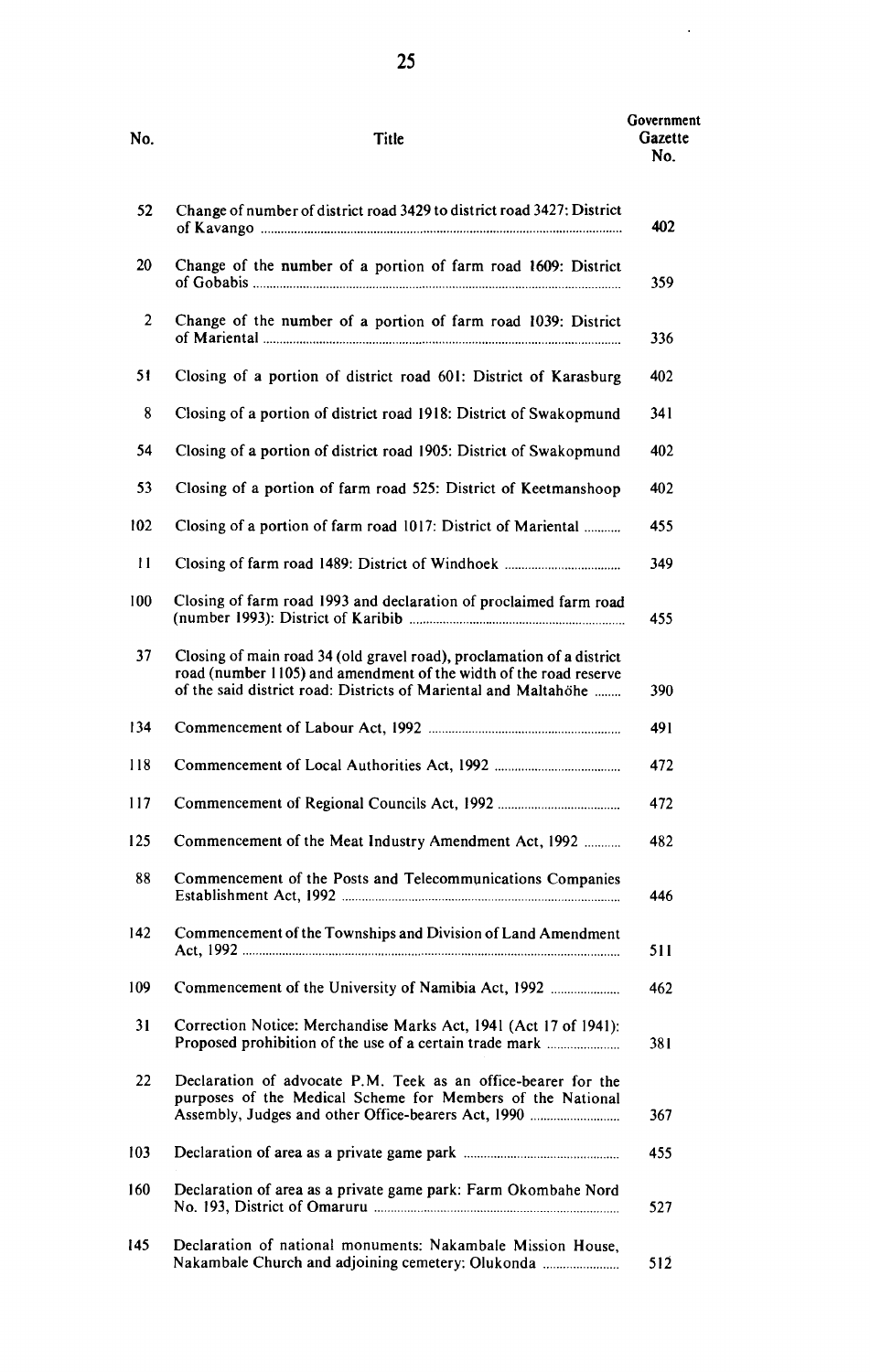|     |       | Government |
|-----|-------|------------|
| No. | Title | Gazette    |
|     |       | No.        |

 $\sim$ 

| 36    | Designation of certain countries in terms of the Admission of                                                                                                                                                                                                                    |
|-------|----------------------------------------------------------------------------------------------------------------------------------------------------------------------------------------------------------------------------------------------------------------------------------|
| 129   | Designation of Magistrates for the purposes of Section 19 of the                                                                                                                                                                                                                 |
| 172   | Designation of Office of the Prime Minister under section 11 of                                                                                                                                                                                                                  |
| · 173 | Determination of date under section 52(1) of Labour Act, 1992                                                                                                                                                                                                                    |
| 97    | Determination of maximum annual finance charge rate: Usary Act,                                                                                                                                                                                                                  |
| 121   | Determination of minimum value of eligible investment: Foreign                                                                                                                                                                                                                   |
| 64    | Determination of period under section 10A of the Arms and                                                                                                                                                                                                                        |
| 16    | Determination of rates for postal services to destinations abroad                                                                                                                                                                                                                |
| 17    | Determination of surface and airmail rates of postage in respect of                                                                                                                                                                                                              |
| 24    | Determination with respect to continued applicability of the pro-<br>visions of section 56(2)(a) of the National Transport Corporation<br>Act, 1987 (Act No. 21 of 1987) in relation to section $33(1)(a)$ and<br>item 1 of part II of schedule 1 of the Road Traffic Ordinance, |
| 5     | Deviation of a portion of district road 2170: District of Okahandja                                                                                                                                                                                                              |
| 112   | Deviation of a portion of district road 1434 and the amendment of<br>classification of a portion of farm road 1437: District of Windhoek                                                                                                                                         |
| 101   | Deviation of a portion of farm road 3005: District of Tsumeb                                                                                                                                                                                                                     |
| 1     | Deviation of a portion of trunk road 8/4: District of Kavango                                                                                                                                                                                                                    |
| 12    | Deviation of a portion of trunk road $6/1$ and amendment of the width<br>of the road reserve of a portion of trunk road $6/1$ : District of                                                                                                                                      |
| 111   | Deviation of portions of district road 3615: Amendment of classi-<br>fication of district road 3613 and decrease of the width of the road<br>reserve of a portion of district road 3613: District of Ovambo                                                                      |
| 179   | Electoral Act, 1992: General election for Local Authority Councils:                                                                                                                                                                                                              |
| 183   | Electoral Act, 1992: General Election for Local Authority Councils:<br>Lists of candidates: Amendment of Government Notice 157 of 1992                                                                                                                                           |
| 154   | Electoral Act, 1992: General election for Local Authority Councils:                                                                                                                                                                                                              |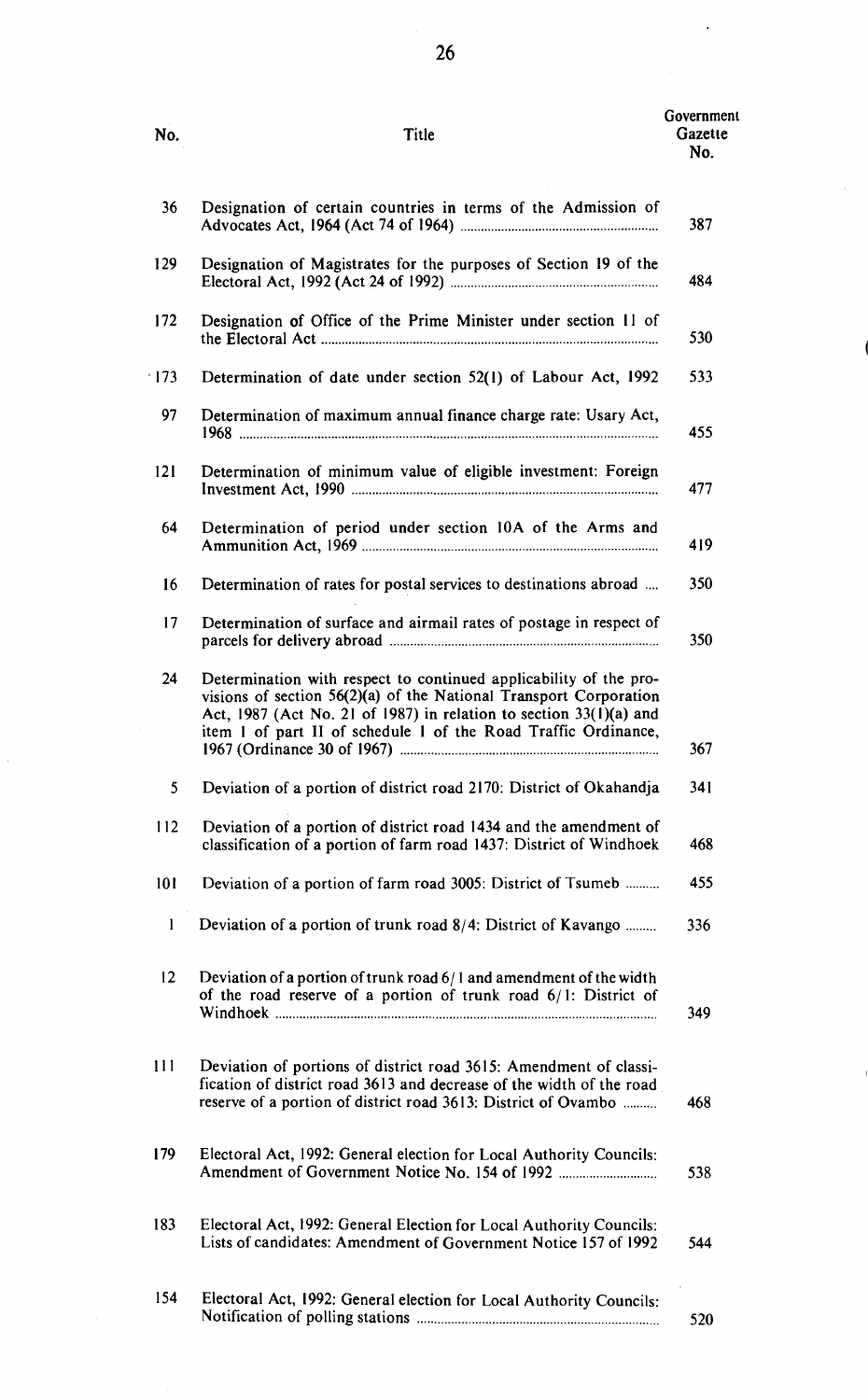| No. | Title                                                                                                                                     | Government<br>Gazette<br>No. |
|-----|-------------------------------------------------------------------------------------------------------------------------------------------|------------------------------|
| 157 | Electoral Act, 1992: General election for Local Authority Councils:                                                                       | 528                          |
| 156 | Electoral Act, 1992: General Elections for Regional Councils:                                                                             | 526                          |
| 180 | Electoral Act, 1992: General election for Regional Councils: Amend-                                                                       | 539                          |
| 155 | Electoral Act, 1992: General election for Regional Councils: Noti-<br>fication of candidates, polling days and hours and polling stations | 521                          |
| 153 | Electoral Act, 1992: General election for Regional Councils: Noti-                                                                        | 519                          |
| 185 | Electoral Act, 1992: Notification of result of general election for                                                                       | 547                          |
| 184 | Electoral Act, 1992: Notification of result of general election for                                                                       | 545                          |
| 150 | Electoral Act, 1992: Provisional local authority voters' register                                                                         | 516                          |
| 151 | Electoral Act, 1992: Provisional national voters' register                                                                                | 517                          |
| 80  | Engineering Profession Act, 1986: Notice of tariff of consulting fees                                                                     | 437                          |
| 28  | Extension of the Municipal boundaries of the Municipality of                                                                              | 373                          |
| 161 |                                                                                                                                           | 527                          |
| 47  | Imposition of quota levies on fish: Sea Fisheries Act, 1973                                                                               | 399                          |
| 62  | Imposition of quota levies on fish: Sea Fisheries Act, 1973: Amend-                                                                       | 417                          |
| 122 | Imposition of quota levies on fish: Sea Fisheries Act, 1973: Amend-                                                                       | 478                          |
| 174 | Keeping of records and submission of certain particulars by employ-                                                                       | 533                          |
| 4   |                                                                                                                                           | 336                          |
| 93  |                                                                                                                                           | 449                          |

 $\hat{\mathcal{E}}$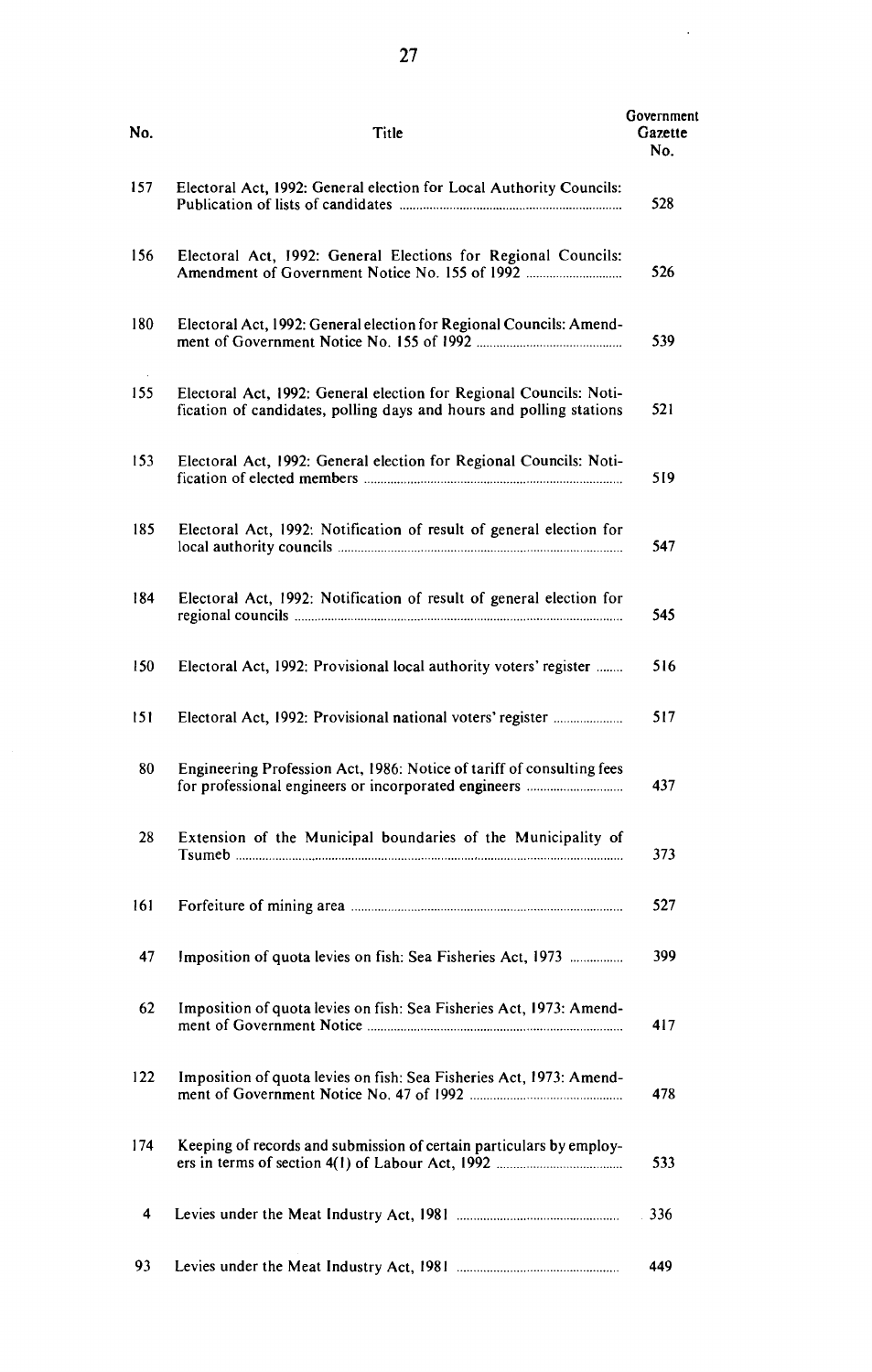| No. | Title                                                                                                                                                                                             | Government<br>Gazette<br>No. |
|-----|---------------------------------------------------------------------------------------------------------------------------------------------------------------------------------------------------|------------------------------|
| 178 | Magistrate's Courts: Amendment of the Rules of Court                                                                                                                                              | 537                          |
| 181 | Magistrate's Courts Act, 1944: Designation of Okatope and Uutapi<br>in the district of Owambo, and Kahenge and Mukwe in the district<br>of Kavango as additional places for the holding of courts | 540                          |
| 84  | Merchandise Marks Act, 1941: Proposed prohibition of the use of a                                                                                                                                 | 438                          |
| 85  | Merchandise Marks Act, 1941: Proposed prohibition of the use of a                                                                                                                                 | 438                          |
| 25  | Merchandise Marks Act, 1941 (Act 17 of 1941): Proposed prohi-                                                                                                                                     | 367                          |
| 86  | Merchandise Marks Act, 1941 (Act 17 of 1941): Proposed prohi-                                                                                                                                     | 438                          |
| 94  | Minimum fees chargeable by architects and quantity surveyors                                                                                                                                      | 449                          |
| 163 | Ministry of Finance: Central Revenue Fund 1992/93. Statement of<br>Revenue collected during the period 1 April 1992 to 30 June 1992                                                               | 527                          |
| 165 | Ministry of Finance: Central Revenue Fund 1992/93. Statement<br>of Revenue collected during the period 1 April 1992 to 30 Sep-                                                                    | 527                          |
| 162 | Ministry of Finance: State Revenue Fund 1992/93. Statement of                                                                                                                                     | 527                          |
| 164 | Ministry of Finance: State Revenue Fund 1992/93. Statement of<br>Expenditure for the period 1 April 1992 to 30 September 1992                                                                     | 527                          |
| 21  | Municipality of Grootfontein: Amendment of Health Regulations                                                                                                                                     | 359                          |
| 114 | Namibia Press Agency Act, 1992: Notification of appointment of<br>members of the Namibia Press Agency Board of Directors                                                                          | 468                          |
| 140 | National Transport Corporation Act, 1987: Designation of Port                                                                                                                                     | 500                          |
| 50  | Nature Conservation Ordinance, 1975: Notification of Hunting                                                                                                                                      | 40 1                         |
| 69  | Notice in terms of the Companies Act, 1973: Change of names of                                                                                                                                    | 423                          |
| 188 | Notice in terms of the Companies Act, 1973: Change of names of                                                                                                                                    | 555                          |

 $\bar{z}$ 

 $\hat{\mathcal{E}}$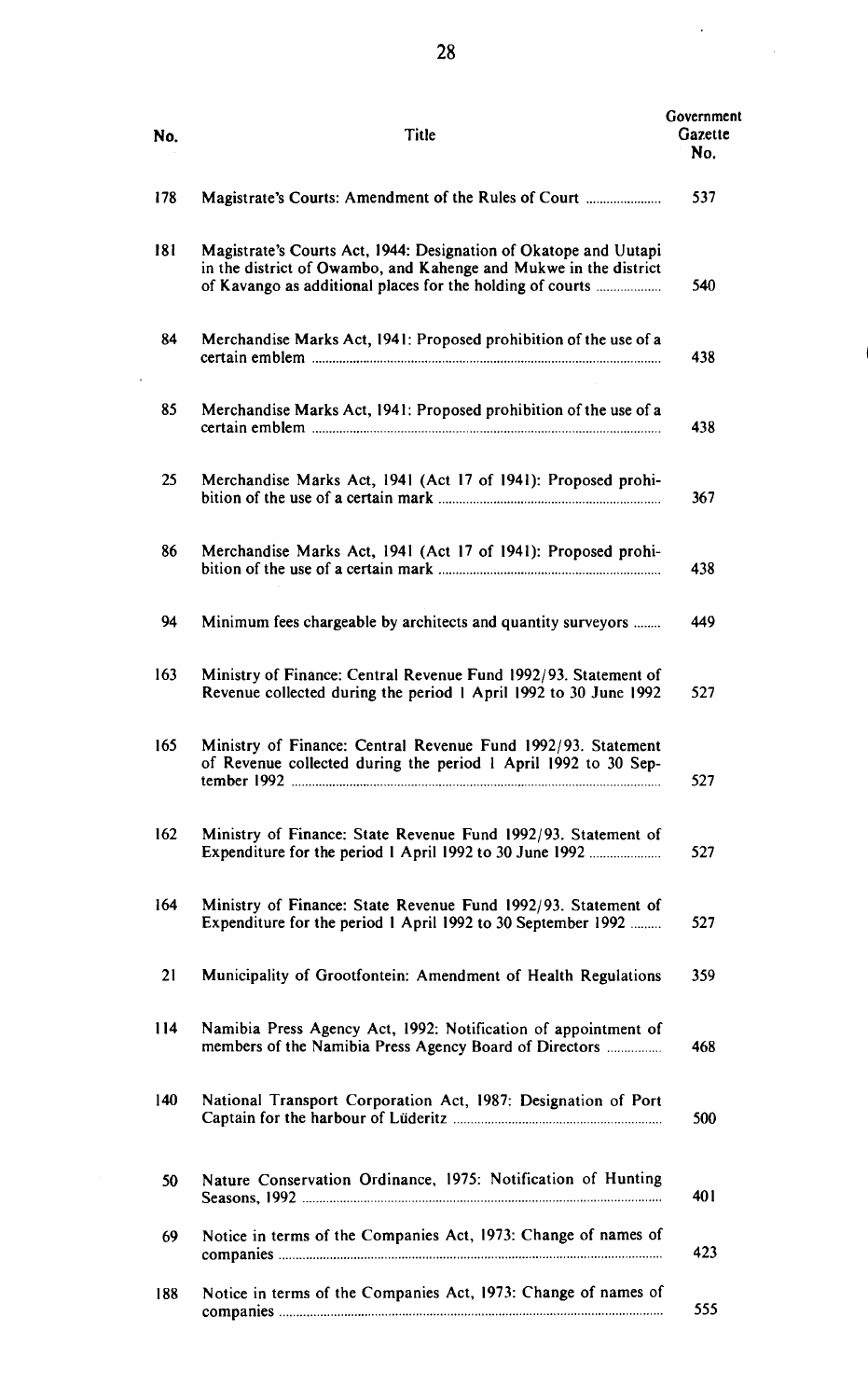#### Government No. Some Gazette Gazette Gazette Gazette Gazette Gazette Gazette Gazette Gazette Gazette Gazette Gazette Gazette No.

 $\sim 10^7$ 

| 68  | Notice in terms of the Companies Act, 1973: Defensive names                                                                             | 423 |
|-----|-----------------------------------------------------------------------------------------------------------------------------------------|-----|
| 189 | Notice in terms of the Companies Act, 1973: Defensive names                                                                             | 555 |
| 67  | Notice in terms of the Companies Act, 1973: Deregistration of com-                                                                      | 423 |
| 72  | Notice in terms of the Companies Act, 1973: Deregistration of com-                                                                      | 423 |
| 191 | Notice in terms of the Companies Act, 1973: Deregistration of com-                                                                      | 555 |
| 190 | Notice in terms of the Companies Act, 1973: Deregistration of com-                                                                      | 555 |
| 70  | Notice in terms of the Companies Act, 1973: Deregistration of                                                                           | 423 |
| 192 | Notice in terms of the Companies Act, 1973: Deregistration of                                                                           | 555 |
| 193 | Notice in terms of the Companies Act, 1973: Dissolution of com-                                                                         | 555 |
| 71  | Notice in terms of the Companies Act, 1973: Dissolution of com-                                                                         | 423 |
| 66  | Notice in terms of the Companies Act, 1973: Intended deregistration                                                                     | 423 |
| 194 | Notice in terms of the Companies Act, 1973: Intended deregistration                                                                     | 555 |
| 195 | Notice in terms of the Companies Act, 1973: Reduction of share                                                                          | 555 |
| 175 | Particulars to be indicated on envelope or statement when remu-<br>neration is paid to employee in terms of section 36(3) of the Labour | 533 |
| 38  | Peri-Urban Development Board: Amendment of Regulations on<br>Electricity Supply: Gochas, Henties Bay, Kamanjab, Leonardville            | 390 |
| 39  | Peri-Urban Development Board: Amendment of Regulations on the                                                                           | 390 |
| 99  | Peri-Urban Development Board: Amendment of the Regulations on<br>the Removal of Nightsoil, Refuse and Slopwater: Henties Bay            | 455 |
| 40  | Peri-Urban Development Board: Amendment of Water Supply Re-                                                                             | 390 |
| 166 | Peri-Urban Development Board: Amendment of Water Supply Re-                                                                             | 527 |
| 89  | Posts and Telecommunications Companies Establishment Act, 1992:                                                                         | 446 |
|     |                                                                                                                                         |     |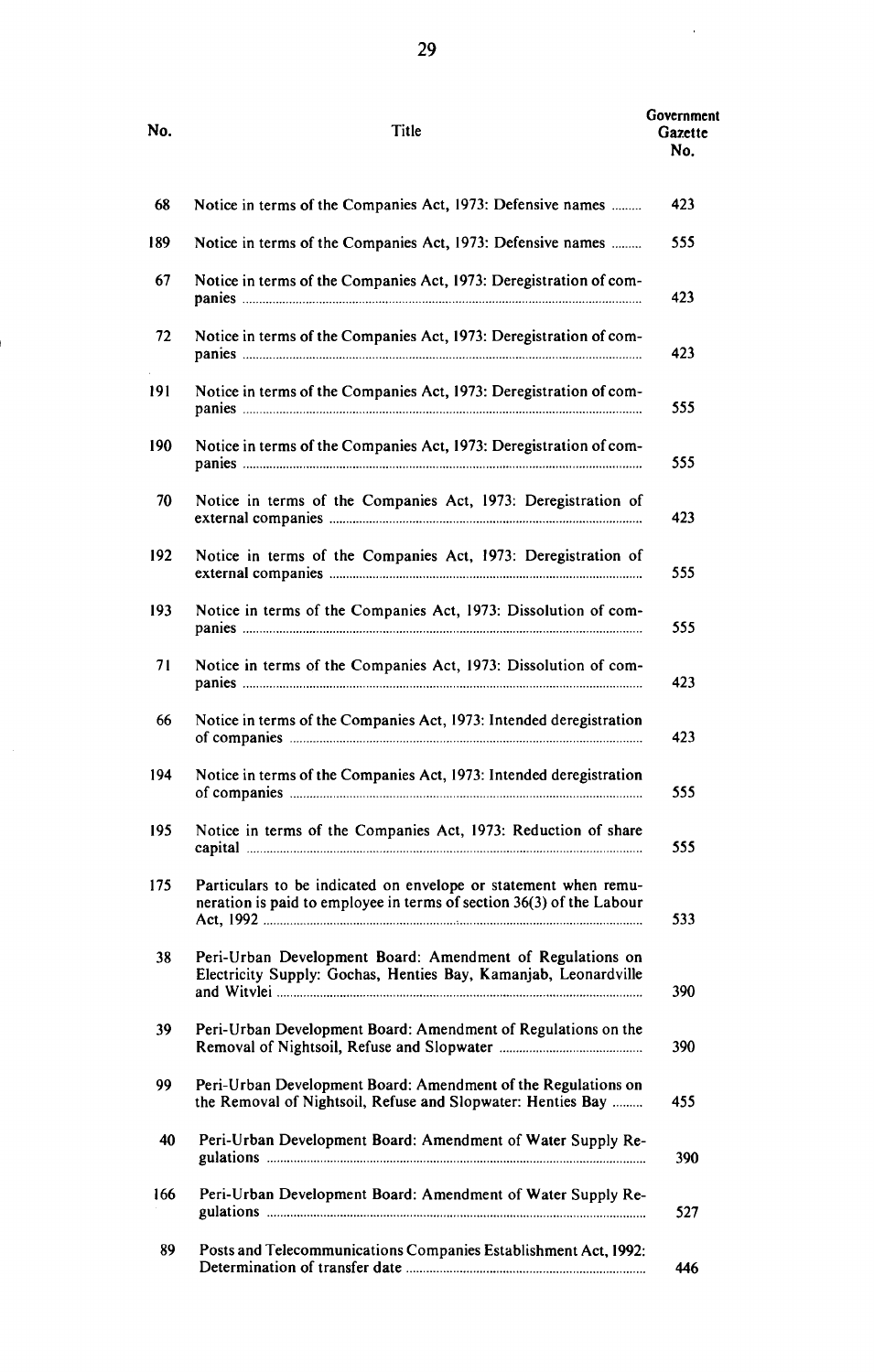| No. | Title                                                                                                                                                                                                                                                                                                                                                                                                              | Government<br>Gazette<br>No. |
|-----|--------------------------------------------------------------------------------------------------------------------------------------------------------------------------------------------------------------------------------------------------------------------------------------------------------------------------------------------------------------------------------------------------------------------|------------------------------|
| 19  | Price Control Act, 1964 (Act 25 of 1964); Amendment of maximum<br>deposits on returnable beer containers and refund of such deposits                                                                                                                                                                                                                                                                               | 359                          |
| 41  | Price Control: Amendment of maximum prices of margarine                                                                                                                                                                                                                                                                                                                                                            | 390                          |
| 146 | Price Control: Maximum price for Rama margarine (125g)                                                                                                                                                                                                                                                                                                                                                             | 512                          |
| 7   | Proclamation of a district road (Number 3826): District of Herero-                                                                                                                                                                                                                                                                                                                                                 | 341                          |
| 6   | Proclamation of a district road (Number 3827): Districts of Herero-                                                                                                                                                                                                                                                                                                                                                | 341                          |
| 23  | Proclamation of a trunk road (number $6/2$ ), closing of portions<br>of main road 55, amendment of the classification of portions of<br>main road 55, closing of portions of district road 1692, amendment<br>of the classification of portions of district roads 1601 and 1692,<br>proclamation of farm roads (numbers 1687 and 1827), closing of<br>farm roads 1610, 1822, 1689, 1691, 1683, 1820 and 1608 and a | 367                          |
| 9   | Proclamation of a trunk road (number $4/1$ ) and of a main road<br>(number 31), closing of portions of trunk road $4/1$ , of a portion<br>of main road 31 and of a portion of district road 459, deviation<br>of a portion of trunk road $4/1$ , and amendment of classification<br>of a portion of district road 459 and a portion of trunk road 4/1:                                                             | 349                          |
| 124 | Proclamation of district roads (numbers 3430 and 3431): District                                                                                                                                                                                                                                                                                                                                                   | 478                          |
| 176 | Prohibition of export of empty returnable beer and soft-drink                                                                                                                                                                                                                                                                                                                                                      | 536                          |
| 30  | Promulgation of Additional Appropriation Act, 1992 (Act 2 of 1992),                                                                                                                                                                                                                                                                                                                                                | 379                          |
| 79  | Promulgation of Agricultural Bank Matters Amendment Act, 1992                                                                                                                                                                                                                                                                                                                                                      | 434                          |
| 107 | Promulgation of Agronomic Industry Act, 1992 (Act 20 of 1992),                                                                                                                                                                                                                                                                                                                                                     | 465                          |
| 43  | Promulgation of Amortization Fund Repeal Act, 1992 (Act 7 of                                                                                                                                                                                                                                                                                                                                                       | 391                          |
| 87  | Promulgation of Appropriation Act, 1992 (Act 16 of 1992), of the                                                                                                                                                                                                                                                                                                                                                   | 445                          |
| 73  | Promulgation of Architects' and Quantity Surveyors' Amendment                                                                                                                                                                                                                                                                                                                                                      | 420                          |
| 74  | Promulgation of Archives Act, 1992 (Act 12 of 1992), of the National                                                                                                                                                                                                                                                                                                                                               | 421                          |
| 77  | Promulgation of Assistance Fund of South West Africa Repeal                                                                                                                                                                                                                                                                                                                                                        | 429                          |

<sup>44</sup> Promulgation of Building Societies Amendment Act, 1992 (Act 8 of 1992), of the National Assembly .................................................................... 392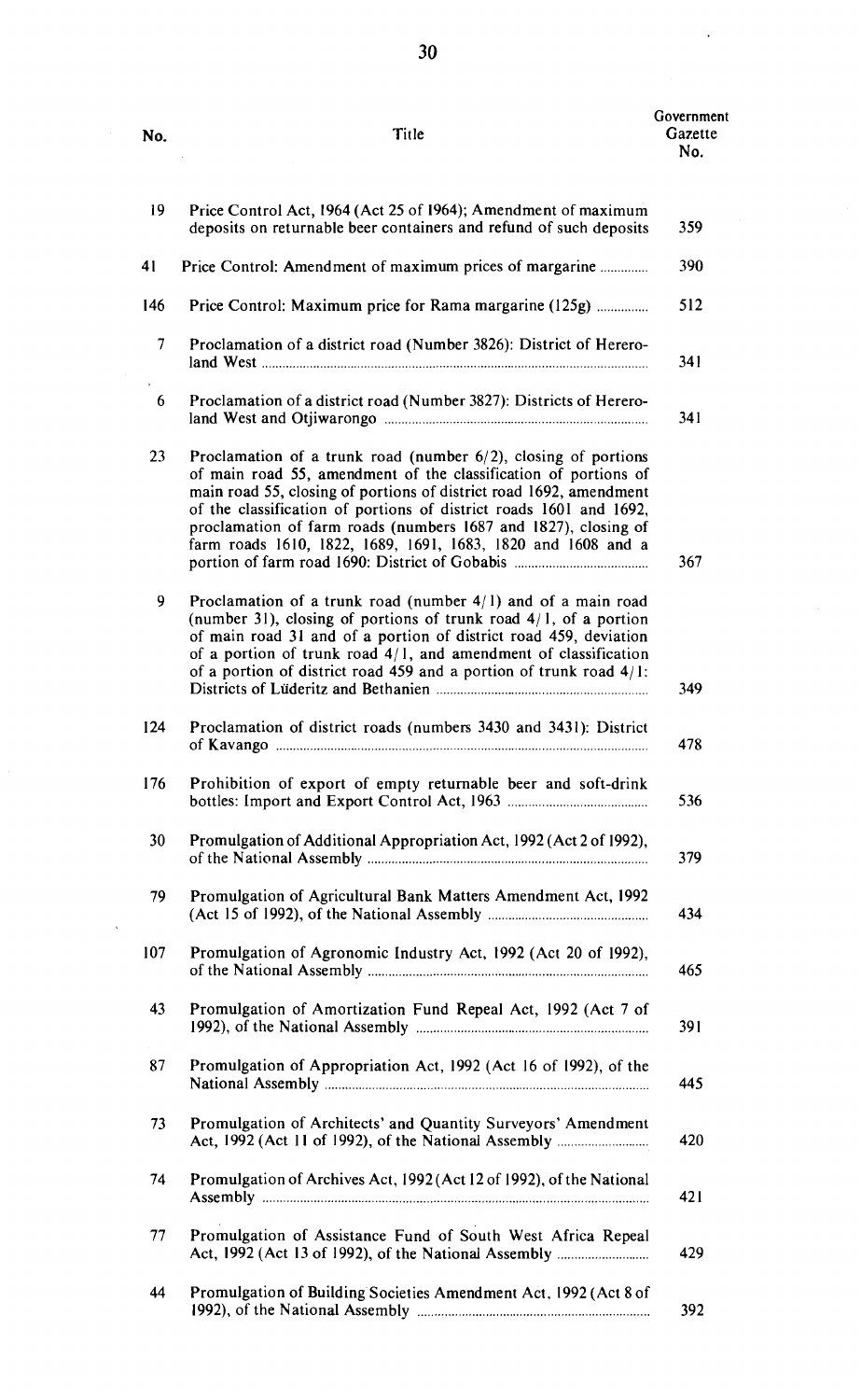| No.  | Title                                                                                                                              | Government<br>Gazette<br>No. |
|------|------------------------------------------------------------------------------------------------------------------------------------|------------------------------|
| 78   | Promulgation of Carriage By Air Amendment Act, 1992 (Act 14 of                                                                     | 430                          |
| 45   | Promulgation of Civil Aviation Offences Amendment Act, 1992                                                                        | 394                          |
| 198  | Promulgation of Development Brigade Corporation Act, 1992 (Act                                                                     | 563                          |
| 119  | Promulgation of Electoral Act, 1992 (Act 24 of 1992), of the Na-                                                                   | 471                          |
| 130  | Promulgation of Income Tax Amendment Act, 1992 (Act 25 of                                                                          | 487                          |
| 35   | Promulgation of Labour Act, 1992 (Act 6 of 1992), of the National                                                                  | 388                          |
| 116  | Promulgation of Local Authorities Act, 1992 (Act 23 of 1992), of                                                                   | 470                          |
| 108  | Promulgation of Meat Industry Amendment Act, 1992 (Act 21 of                                                                       | 466                          |
| 199. | Promulgation of Minerals (Prospecting and Mining) Act, 1992 (Act                                                                   | 564                          |
| 33   | Promulgation of Namibian Communications Commission Act, 1992                                                                       | 384                          |
| 32   | Promulgation of Namibia Press Agency Act, 1992 (Act 3 of 1992),                                                                    | 382                          |
| 46   | Promulgation of National Pensions Act, 1992 (Act 10 of 1992),                                                                      | 395                          |
| 29   | Promulgation of New Era Publication Corporation Act, 1992 (Act 1                                                                   | 377                          |
| 132  | Promulgation of Petroleum Matters (Amendment and Validation)                                                                       | 489                          |
| 106  | Promulgation of Posts and Telecommunications Act, 1992 (Act 19                                                                     | 464                          |
| 91   | Promulgation of Posts and Telecommunications Companies Esta-<br>blishment Act, 1992 (Act No. 17 of 1992), of the National Assembly | 447                          |
| 115  | Promulgation of Regional Councils Act, 1992 (Act 22 of 1992),                                                                      | 469                          |
| 196  | Promulgation of Revenue Laws Amendment Act, 1992 (Act 30 of                                                                        | 561                          |
| 34   | Promulgation of Sales Tax Act, 1992 (Act 5 of 1992), of the Na-                                                                    | 386                          |

197 Promulgation of Sales Tax Amendment Act, 1992 (Act 31 of 1992), of the National Assembly.................................................................................. 562

 $\mathcal{A}^{\pm}$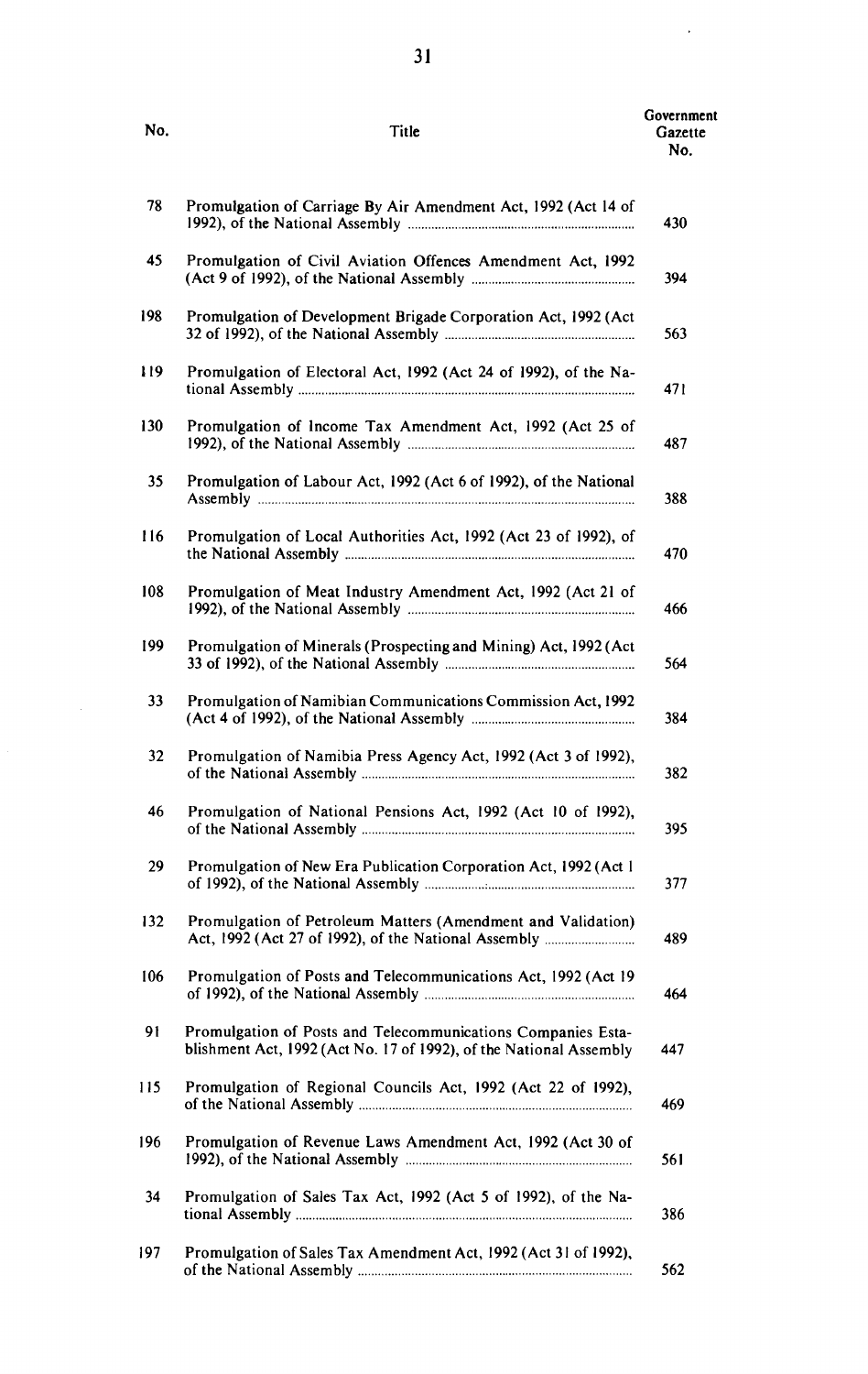#### **No.** Title

 $\ddot{\phantom{a}}$ 

| 135             | Promulgation of Sea Fisheries Act, 1992 (Act 29 of 1992), of the                                                                            | 493 |
|-----------------|---------------------------------------------------------------------------------------------------------------------------------------------|-----|
| 131             | Promulgation of Stock Exchanges Control Amendment Act, 1992                                                                                 | 488 |
| 133             | Promulgation of Townships and Division of Land Amendment Act,                                                                               | 490 |
| 105             | Promulgation of University of Namibia Act, 1992 (Act 18 of 1992),                                                                           | 460 |
| 113             | Proposal that a main road (number 77) be proclaimed: District of                                                                            | 468 |
| 65              | Proposal that a main road be proclaimed and that old trunk roads                                                                            | 419 |
| 81              | Proposal that a portion of district road 1707 be deviated: District                                                                         | 438 |
| 170             | Proposal that a road be declared a proclaimed district road (number                                                                         | 527 |
| 10 <sup>°</sup> | Proposal that portions of district road (number 3615) be deviated<br>and that the classification of district road 3613 be changed: District | 349 |
| 168             | Proposal that portions of farm road 598 be deviated: District of                                                                            | 527 |
| 167             | Proposal that the classification of district road 1852 be changed:                                                                          | 527 |
| 138             | Proposal that the classification of district road 3615 be changed                                                                           | 492 |
| 82              | Proposal that the classification of farm road 1771 be changed to                                                                            | 438 |
| 152             | Regulations for conduct of elections for Regional Councils and                                                                              | 518 |
| 141             | Regulations for nomination of candidates for elections for regional                                                                         | 504 |
| 128             | Regulations for registration of voters and political parties                                                                                | 483 |
| 110             | Regulations made under the Meat Industry Act, 1981                                                                                          | 468 |
| 126             | Regulations made under the Meat Industry Act, 1981                                                                                          | 482 |
| 56              | Regulations regarding prices for the reselling of petrol: Petroleum                                                                         | 407 |
| 177             | Regulations under the Credit Agreements Act, 1980                                                                                           | 536 |
| 120             | Regulations under the Foreign Investment Act, 1990                                                                                          | 477 |